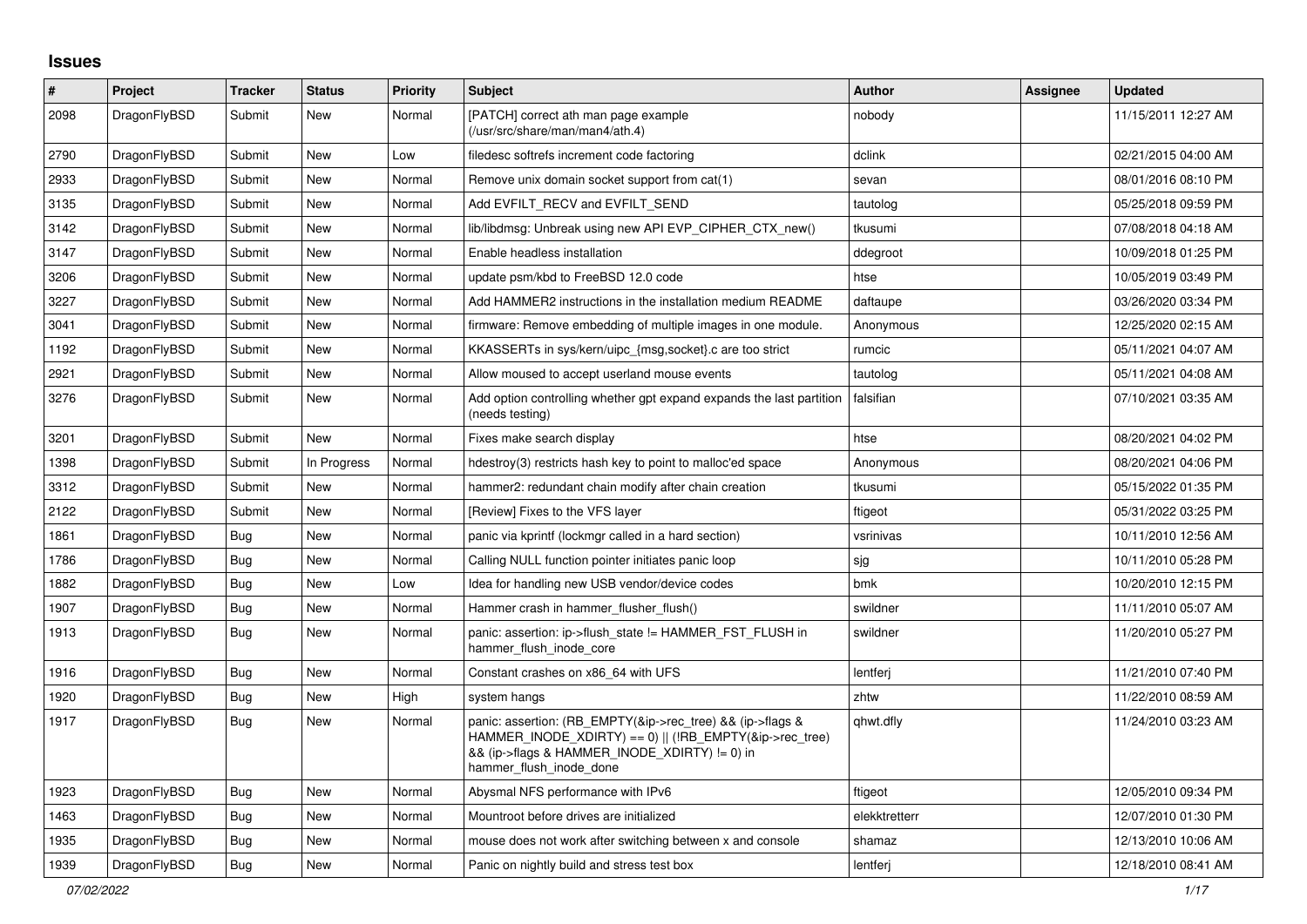| $\vert$ # | Project      | <b>Tracker</b> | <b>Status</b> | <b>Priority</b> | <b>Subject</b>                                                                             | <b>Author</b>      | Assignee | <b>Updated</b>      |
|-----------|--------------|----------------|---------------|-----------------|--------------------------------------------------------------------------------------------|--------------------|----------|---------------------|
| 599       | DragonFlyBSD | Bug            | <b>New</b>    | Urgent          | 1.9.0 reproducable panic                                                                   | pavalos            |          | 12/22/2010 01:08 AM |
| 1941      | DragonFlyBSD | <b>Bug</b>     | <b>New</b>    | Normal          | wlan config crash                                                                          | abandon.every.hope |          | 12/24/2010 07:54 PM |
| 1943      | DragonFlyBSD | <b>Bug</b>     | <b>New</b>    | Normal          | hammer assertion panic                                                                     | peter              |          | 12/27/2010 12:45 AM |
| 1944      | DragonFlyBSD | Bug            | New           | Normal          | panic: backing_object 0xdea7b258 was somehow re-referenced<br>during collapse!             | sepherosa          |          | 12/27/2010 02:06 AM |
| 1951      | DragonFlyBSD | <b>Bug</b>     | <b>New</b>    | Normal          | dma timeouts at phyaddr on a good hdd                                                      | peur.neu           |          | 01/04/2011 07:12 AM |
| 1959      | DragonFlyBSD | Bug            | <b>New</b>    | Normal          | DFBSD v2.9.1.422.gc98f2 - Panic during boot - IPv6 and PF                                  | tuxillo            |          | 01/13/2011 03:37 AM |
| 1884      | DragonFlyBSD | Bug            | New           | Normal          | System completely freezes while listening music (devbuf: malloc<br>limit exceeded)         | shamaz             |          | 01/24/2011 05:00 PM |
| 1961      | DragonFlyBSD | <b>Bug</b>     | <b>New</b>    | Normal          | Can't create dump from DDB                                                                 | shamaz             |          | 01/29/2011 09:02 PM |
| 1949      | DragonFlyBSD | <b>Bug</b>     | <b>New</b>    | Normal          | iwn panic                                                                                  | pavalos            |          | 01/30/2011 03:21 AM |
| 1873      | DragonFlyBSD | Bug            | New           | Normal          | Panic upon usb mouse detach and reattaching                                                | rumcic             |          | 02/01/2011 09:53 AM |
| 1990      | DragonFlyBSD | <b>Bug</b>     | <b>New</b>    | Normal          | /mnt too large to mount                                                                    | peur.neu           |          | 02/16/2011 11:24 PM |
| 2020      | DragonFlyBSD | <b>Bug</b>     | <b>New</b>    | Low             | Port brcm80211 driver from Linux to DragonFly BSD                                          | studer             |          | 03/05/2011 10:54 PM |
| 2008      | DragonFlyBSD | Bug            | <b>New</b>    | Normal          | lwkt_setcpu_remote: td->td_flags 00800621 console flood                                    | pavalos            |          | 03/06/2011 09:37 PM |
| 2004      | DragonFlyBSD | <b>Bug</b>     | <b>New</b>    | Normal          | LWKT_WAIT_IPIQ panic                                                                       | steve              |          | 03/08/2011 05:46 PM |
| 1984      | DragonFlyBSD | Bug            | <b>New</b>    | Normal          | hammer mount fails after crash - HAMMER: FIFO record bad head<br>signature                 | thomas.nikolajsen  |          | 03/08/2011 06:57 PM |
| 2048      | DragonFlyBSD | <b>Bug</b>     | <b>New</b>    | Normal          | panic: ffs sync: rofs mod                                                                  | pavalos            |          | 04/12/2011 05:45 AM |
| 2051      | DragonFlyBSD | Bug            | <b>New</b>    | Normal          | No ipv6 lan route entry created on 2.10                                                    | ftigeot            |          | 04/21/2011 10:37 AM |
| 2055      | DragonFlyBSD | <b>Bug</b>     | <b>New</b>    | Normal          | $ssh + IPV6 + bridge \Rightarrow connection freezes$                                       | steve              |          | 04/24/2011 07:13 PM |
| 2052      | DragonFlyBSD | <b>Bug</b>     | <b>New</b>    | Normal          | Kernel panic: CPU APIC ID out of range                                                     | Anonymous          |          | 05/02/2011 11:06 AM |
| 1874      | DragonFlyBSD | <b>Bug</b>     | <b>New</b>    | Normal          | mpd listening on all IPs, accepting only on one                                            | rumcic             |          | 05/08/2011 01:01 PM |
| 2075      | DragonFlyBSD | <b>Bug</b>     | <b>New</b>    | Normal          | pflogd on x86 64                                                                           | fanch              |          | 05/16/2011 04:04 PM |
| 2072      | DragonFlyBSD | <b>Bug</b>     | <b>New</b>    | Normal          | Fatal trap 12: stopped at lwkt_send_ipiq3                                                  | rumcic             |          | 05/17/2011 04:12 AM |
| 2077      | DragonFlyBSD | <b>Bug</b>     | <b>New</b>    | Normal          | USB devices conflicting                                                                    | srussell           |          | 05/17/2011 05:12 PM |
| 2078      | DragonFlyBSD | Bug            | New           | Normal          | DFBSD i386 v2.11.0.201.g3ed2f - Panic during installworld into a<br>vn0 device             | tuxillo            |          | 05/19/2011 07:50 PM |
| 2082      | DragonFlyBSD | <b>Bug</b>     | <b>New</b>    | Normal          | dfbsd 2.10.1 amd64 - mc port build error with 'bmake bin-install'                          | sun-doctor         |          | 05/25/2011 07:18 PM |
| 2080      | DragonFlyBSD | <b>Bug</b>     | New           | Normal          | panic: lockmgr thrd_sleep: called from interrupt, ipi, or hard code<br>section             | rumcic             |          | 05/30/2011 05:06 PM |
| 2085      | DragonFlyBSD | Bug            | New           | Normal          | panic: assertion: $(m\text{-}$ sflags & PG_MAPPED) == 0 in<br>vm_page_free_toq             | vsrinivas          |          | 06/10/2011 07:48 AM |
| 2071      | DragonFlyBSD | <b>Bug</b>     | New           | High            | Panic on assertion: (int)(flg->seq - seq) > 0 in hammer_flusher_flush<br>after inode error | vsrinivas          |          | 06/12/2011 07:59 AM |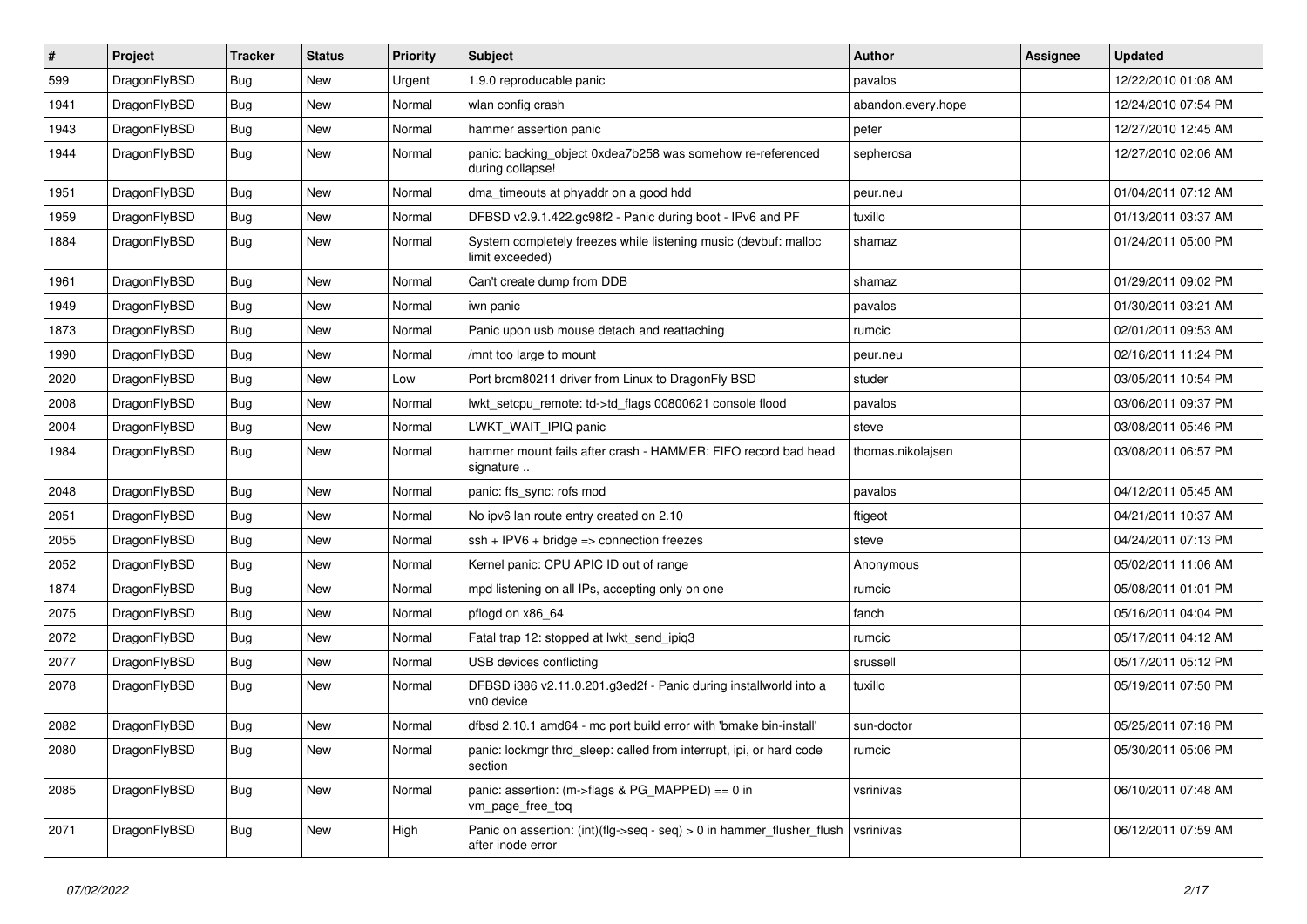| $\sharp$ | Project      | <b>Tracker</b> | <b>Status</b> | <b>Priority</b> | Subject                                                                                                    | <b>Author</b> | Assignee | <b>Updated</b>      |
|----------|--------------|----------------|---------------|-----------------|------------------------------------------------------------------------------------------------------------|---------------|----------|---------------------|
| 2094     | DragonFlyBSD | <b>Bug</b>     | New           | Normal          | Segfault when gdb printing backtrace from core dump                                                        | greenrd       |          | 06/25/2011 04:14 PM |
| 2095     | DragonFlyBSD | Bug            | <b>New</b>    | Low             | Running installer post-install: Unsupported DFUI transport "                                               | greenrd       |          | 06/26/2011 09:20 AM |
| 1867     | DragonFlyBSD | Bug            | New           | Normal          | it(4) motherboard and fan problems                                                                         | tuxillo       |          | 07/08/2011 10:48 AM |
| 2099     | DragonFlyBSD | Bug            | <b>New</b>    | Normal          | page fault panic in vm system                                                                              | pavalos       |          | 07/10/2011 08:51 AM |
| 2104     | DragonFlyBSD | <b>Bug</b>     | New           | Normal          | network configuration seg. fault on install CD                                                             | navratil      |          | 07/26/2011 07:55 AM |
| 2107     | DragonFlyBSD | <b>Bug</b>     | <b>New</b>    | Normal          | 2.10.1 sata dvd drive issue                                                                                | ausppc        |          | 07/31/2011 08:41 PM |
| 2117     | DragonFlyBSD | <b>Bug</b>     | New           | High            | ACPI and/or bce(4) problem with 2.11.0.673.g0d557 on HP DL380<br>G6                                        | pauska        |          | 08/22/2011 10:15 AM |
| 2115     | DragonFlyBSD | <b>Bug</b>     | New           | Normal          | [msk] system freeze after receive some paquet                                                              | bsdsx         |          | 08/22/2011 10:22 AM |
| 2123     | DragonFlyBSD | Bug            | <b>New</b>    | Normal          | hammer is losing files                                                                                     | schmir        |          | 08/30/2011 07:56 PM |
| 2125     | DragonFlyBSD | Bug            | New           | Normal          | Weird garbage in dmesg                                                                                     | herrgard      |          | 08/30/2011 08:04 PM |
| 2124     | DragonFlyBSD | Bug            | New           | Normal          | getty repeating too quickly on port /dev/ttyv0                                                             | sgeorge.ml    |          | 09/01/2011 04:28 AM |
| 2129     | DragonFlyBSD | <b>Bug</b>     | New           | Normal          | DFBSD v2.11.0.661.gf9438 i386 - panic: lockmgr thrd_sleep                                                  | tuxillo       |          | 09/05/2011 09:49 AM |
| 2138     | DragonFlyBSD | <b>Bug</b>     | <b>New</b>    | Normal          | > 100% CPU usage                                                                                           | robin.carey1  |          | 09/26/2011 12:20 PM |
| 2140     | DragonFlyBSD | <b>Bug</b>     | New           | High            | hammer_io_delallocate panic with 'duplicate entry' message                                                 | ttw           |          | 10/07/2011 12:22 PM |
| 2153     | DragonFlyBSD | <b>Bug</b>     | <b>New</b>    | Normal          | Too many unuseful warnings at boot                                                                         | juanfra684    |          | 10/18/2011 10:16 PM |
| 2154     | DragonFlyBSD | <b>Bug</b>     | New           | Normal          | vkernel copyout() doesn't return EFAULT on error                                                           | vsrinivas     |          | 10/20/2011 03:53 AM |
| 2158     | DragonFlyBSD | <b>Bug</b>     | New           | Normal          | iwn panics with assertion on boot.                                                                         | eocallaghan   |          | 10/24/2011 04:13 PM |
| 2164     | DragonFlyBSD | <b>Bug</b>     | New           | Normal          | panic on reboot from usb.                                                                                  | eocallaghan   |          | 10/27/2011 09:29 AM |
| 2161     | DragonFlyBSD | <b>Bug</b>     | <b>New</b>    | Normal          | Outdated xorg.conf file gets installed into etc and screws up mouse                                        | eocallaghan   |          | 10/27/2011 01:51 PM |
| 2166     | DragonFlyBSD | Bug            | <b>New</b>    | Normal          | DFBSD v2.13.0.109.g05b9d - Strange lockups                                                                 | tuxillo       |          | 10/29/2011 11:20 AM |
| 2045     | DragonFlyBSD | <b>Bug</b>     | New           | Normal          | ral(4): Fatal trap 12: page fault while in kernel mode (two panics)                                        | herrgard      |          | 11/03/2011 05:34 PM |
| 2171     | DragonFlyBSD | Bug            | New           | Normal          | DFBSD v2.13.0.151.gdc8442 - panic: assertion "(*ptep &<br>$(PG_MANAGED PG_V)$ == PG_V"                     | tuxillo       |          | 11/04/2011 05:06 PM |
| 2199     | DragonFlyBSD | Bug            | New           | Normal          | screen segfaults if utmpx isn't present                                                                    | pavalos       |          | 11/15/2011 10:52 PM |
| 2210     | DragonFlyBSD | <b>Bug</b>     | New           | Normal          | Bugtracker cannot assign default project for new users                                                     | ahuete.devel  |          | 11/17/2011 11:30 AM |
| 2224     | DragonFlyBSD | <b>Bug</b>     | <b>New</b>    | Normal          | v2.13.0.291.gaa7ec - Panic on fq while installing world                                                    | tuxillo       |          | 11/18/2011 01:40 AM |
| 2245     | DragonFlyBSD | Bug            | New           | Normal          | panic: assertion "ref < &td->td_toks_end" failed in lwkt_gettoken at<br>/usr/src/sys/kern/lwkt_token.c:588 | juanfra684    |          | 11/22/2011 07:41 PM |
| 2248     | DragonFlyBSD | Bug            | <b>New</b>    | Normal          | sysctl panic                                                                                               | pavalos       |          | 11/23/2011 06:23 PM |
| 2167     | DragonFlyBSD | <b>Bug</b>     | <b>New</b>    | Normal          | shutdown/reboot fails after uptime msg                                                                     | marino        |          | 11/28/2011 03:01 AM |
| 2254     | DragonFlyBSD | <b>Bug</b>     | New           | Normal          | panic: assertion "ref < &td->td toks end" failed in lwkt gettoken at<br>/usr/src/sys/kern/lwkt_token.c:588 | eocallaghan   |          | 12/05/2011 10:21 PM |
| 2282     | DragonFlyBSD | <b>Bug</b>     | In Progress   | Normal          | gdb segfaults with certain corefiles                                                                       | tuxillo       |          | 01/18/2012 04:40 PM |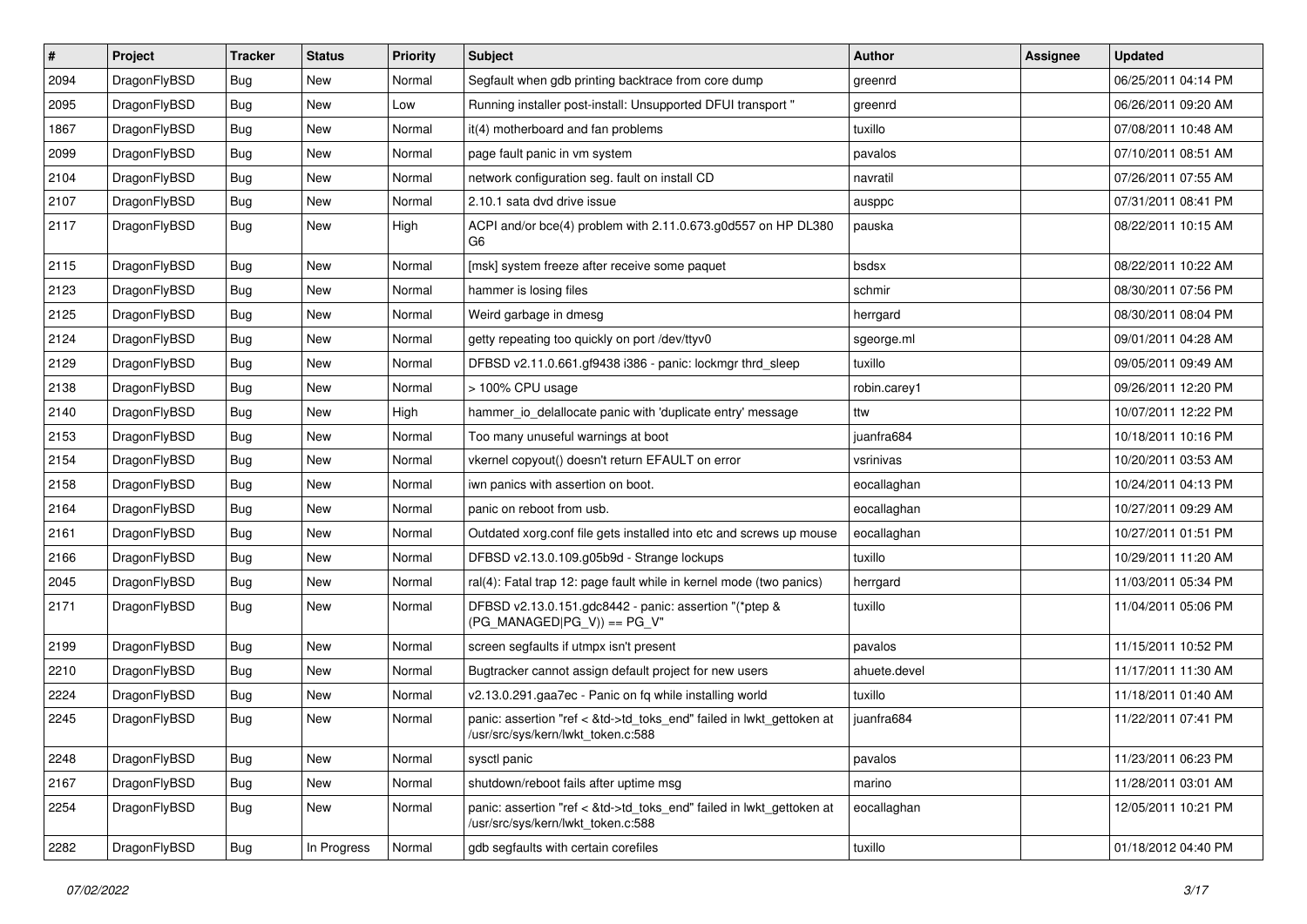| $\pmb{\#}$ | Project      | <b>Tracker</b> | <b>Status</b> | <b>Priority</b> | Subject                                                                                      | <b>Author</b>     | <b>Assignee</b> | <b>Updated</b>      |
|------------|--------------|----------------|---------------|-----------------|----------------------------------------------------------------------------------------------|-------------------|-----------------|---------------------|
| 2141       | DragonFlyBSD | <b>Bug</b>     | New           | Urgent          | loader and/or documentation broken                                                           | sjg               |                 | 01/20/2012 10:51 AM |
| 2283       | DragonFlyBSD | Bug            | <b>New</b>    | Normal          | DFBSD DragonFly v2.13.0.957.g4f459 - pmap_release: page<br>should already be gone 0xc27120bc | tuxillo           |                 | 01/23/2012 03:03 AM |
| 2292       | DragonFlyBSD | Bug            | New           | Normal          | re interface with jumbo frames (mtu larger than 1500) hangs after<br>some traffic            | Anonymous         |                 | 01/31/2012 12:11 AM |
| 2306       | DragonFlyBSD | <b>Bug</b>     | <b>New</b>    | Normal          | a crash starts the kernel debugger in text mode, but just reboots in $X \mid p$ hma          |                   |                 | 02/11/2012 08:02 PM |
| 2308       | DragonFlyBSD | Bug            | New           | Normal          | System freeze when unloading snd_hda                                                         | jaydg             |                 | 02/19/2012 07:15 AM |
| 2297       | DragonFlyBSD | Bug            | New           | Normal          | strange NFS (client) error messages / problems                                               | Anonymous         |                 | 02/19/2012 02:59 PM |
| 2311       | DragonFlyBSD | Bug            | New           | Normal          | Xorg crash having something to do with drm                                                   | phma              |                 | 02/22/2012 09:59 AM |
| 2319       | DragonFlyBSD | Bug            | New           | Normal          | crypt/passwd forward compat                                                                  | c.turner1         |                 | 02/28/2012 12:39 PM |
| 2081       | DragonFlyBSD | Bug            | Feedback      | Normal          | Panic on device "detach" / "failure"                                                         | vsrinivas         |                 | 02/29/2012 07:11 AM |
| 1860       | DragonFlyBSD | Bug            | Feedback      | Normal          | Panic while creating UFS fs on vn(4) for initrd                                              | matthias          |                 | 02/29/2012 07:16 AM |
| 1669       | DragonFlyBSD | Bug            | In Progress   | Normal          | Drive wont open using button                                                                 | elekktretterr     |                 | 02/29/2012 12:05 PM |
| 2324       | DragonFlyBSD | Bug            | <b>New</b>    | Normal          | natacotrol support > 2TB not working even after the ftigeot patch                            | zenny             |                 | 03/03/2012 01:00 AM |
| 2331       | DragonFlyBSD | Bug            | New           | Normal          | reading mouse mode from unopen file descriptor hangs mouse<br>driver                         | phma              |                 | 03/14/2012 09:43 AM |
| 2090       | DragonFlyBSD | <b>Bug</b>     | Feedback      | Normal          | snd_hda does not support headphone automute                                                  | justin            |                 | 03/29/2012 08:03 PM |
| 2345       | DragonFlyBSD | Bug            | In Progress   | Normal          | DFBSD v3.1.0.457.gd679f - NFS panic on diskless station                                      | tuxillo           |                 | 04/07/2012 05:22 PM |
| 2351       | DragonFlyBSD | Bug            | In Progress   | Normal          | DFBSD v3.1.0.579.g44ccf - Stuck during startup, random freezes                               | tuxillo           |                 | 04/24/2012 08:21 AM |
| 2316       | DragonFlyBSD | Bug            | <b>New</b>    | Normal          | Ungraceful invalid password handling for adding a new user in the<br>installer               | rune              |                 | 04/27/2012 11:23 PM |
| 2061       | DragonFlyBSD | Bug            | New           | Normal          | USB keyboard boot panic                                                                      | sjg               |                 | 05/04/2012 12:20 AM |
| 2371       | DragonFlyBSD | Bug            | New           | Normal          | Timezone problem with America/Sao_Paulo                                                      | raitech           |                 | 05/17/2012 01:42 PM |
| 2387       | DragonFlyBSD | Bug            | <b>New</b>    | Normal          | hammer ignores -t during dedup                                                               | phma              |                 | 06/17/2012 12:30 PM |
| 2389       | DragonFlyBSD | Bug            | New           | Normal          | computer crashed while listing processes                                                     | phma              |                 | 06/18/2012 02:49 PM |
| 2084       | DragonFlyBSD | <b>Bug</b>     | New           | Normal          | DFBSD v2.11.0.242.g4d317 - panic: zone: entry not free                                       | tuxillo           |                 | 07/03/2012 01:23 AM |
| 2347       | DragonFlyBSD | Bug            | Feedback      | High            | Hammer PFSes destroy does not give back full space allocated to<br><b>PFS</b>                | sgeorge           |                 | 07/19/2012 01:11 AM |
| 2369       | DragonFlyBSD | <b>Bug</b>     | New           | Normal          | panic: Bad link elm 0xffffffe07edf6068 next->prev != elm                                     | jaydg             |                 | 08/15/2012 03:04 AM |
| 2403       | DragonFlyBSD | <b>Bug</b>     | New           | LOW             | newfs -E doesn't handle /dev/serno device names properly                                     | ftigeot           |                 | 08/17/2012 05:07 AM |
| 2412       | DragonFlyBSD | Bug            | New           | Normal          | wlan0 fails to get address via dhclient                                                      | nonsolosoft       |                 | 08/30/2012 05:55 AM |
| 2296       | DragonFlyBSD | <b>Bug</b>     | In Progress   | High            | panic: assertion "m->wire_count > 0" failed                                                  | thomas.nikolajsen |                 | 08/30/2012 06:09 AM |
| 2182       | DragonFlyBSD | Bug            | New           | Normal          | if_msk PHY FIFO underrun/overflow                                                            | nonsolosoft       |                 | 09/03/2012 06:39 AM |
| 2423       | DragonFlyBSD | <b>Bug</b>     | New           | Urgent          | After multiple panics/locks, hitting KKASSERT in<br>hammer_init_cursor                       | rumcic            |                 | 09/18/2012 02:28 AM |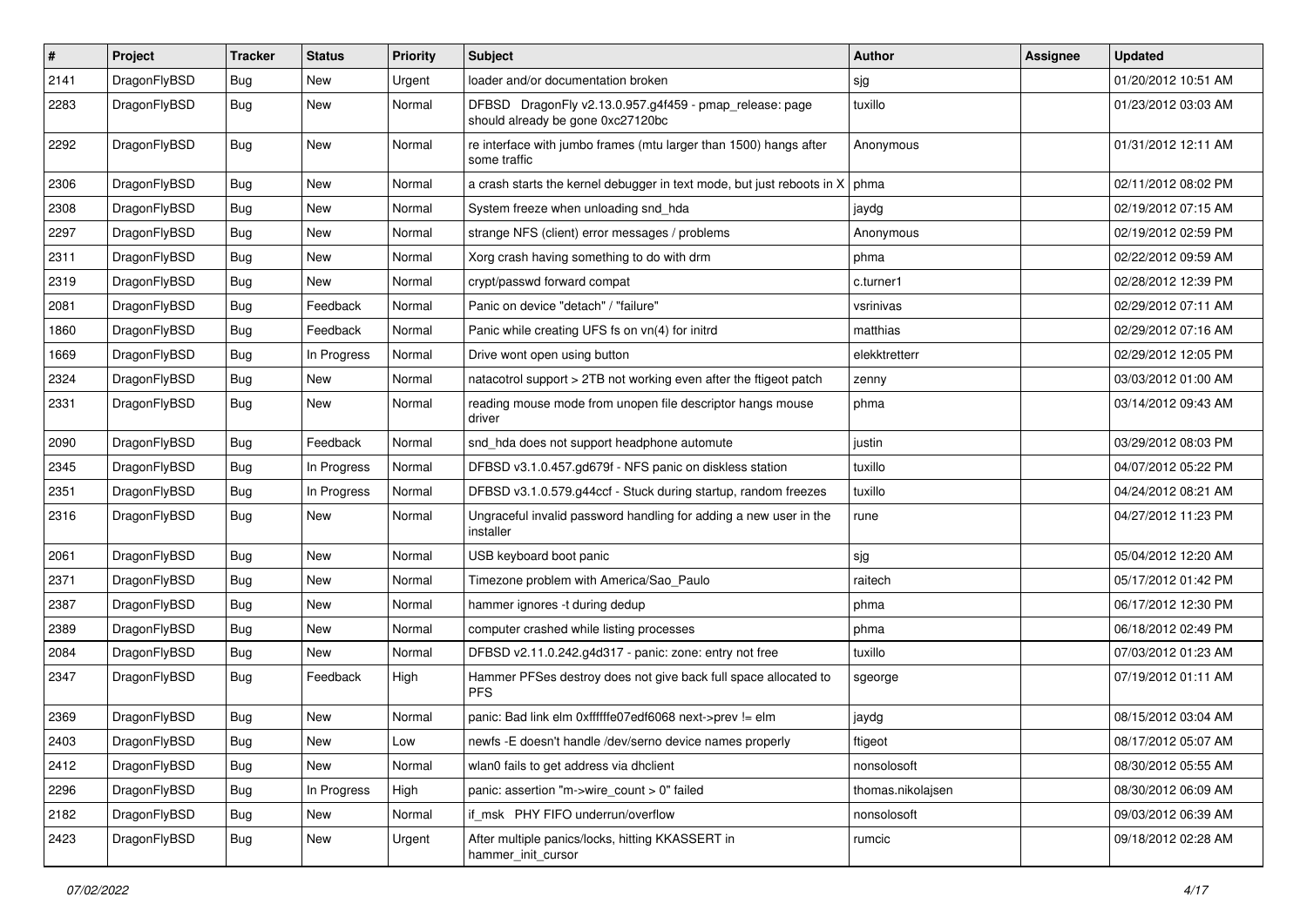| $\vert$ # | Project      | <b>Tracker</b> | <b>Status</b> | <b>Priority</b> | Subject                                                                                                                      | <b>Author</b>     | <b>Assignee</b> | <b>Updated</b>      |
|-----------|--------------|----------------|---------------|-----------------|------------------------------------------------------------------------------------------------------------------------------|-------------------|-----------------|---------------------|
| 2421      | DragonFlyBSD | <b>Bug</b>     | New           | High            | Kernel panic: vm_fault: page 0xc0f70000 not busy!                                                                            | lentferj          |                 | 10/03/2012 08:16 AM |
| 2430      | DragonFlyBSD | <b>Bug</b>     | New           | Normal          | Alternate Password Hash method                                                                                               | robin.carey1      |                 | 10/07/2012 06:28 AM |
| 1525      | DragonFlyBSD | <b>Bug</b>     | New           | Normal          | boehm-gc problems                                                                                                            | hasso             |                 | 10/13/2012 07:13 PM |
| 2434      | DragonFlyBSD | <b>Bug</b>     | New           | Normal          | BTX Halted - Boot fails on USB/GUI                                                                                           | lucmv             |                 | 10/17/2012 08:12 PM |
| 2444      | DragonFlyBSD | <b>Bug</b>     | New           | Normal          | Crash during Hammer overnight cleanup                                                                                        | justin            |                 | 11/04/2012 07:58 AM |
| 2453      | DragonFlyBSD | <b>Bug</b>     | New           | Normal          | panic: assertion "gd->gd_spinlocks == 0" failed                                                                              | Johannes.Hofmann  |                 | 11/12/2012 12:54 PM |
| 2499      | DragonFlyBSD | <b>Bug</b>     | In Progress   | Urgent          | DRAGONFLY_3_2 lockd not responding correctly                                                                                 | Nerzhul           |                 | 01/22/2013 12:47 PM |
| 2436      | DragonFlyBSD | Bug            | New           | Normal          | panic: assertion "lp->lwp_qcpu == dd->cpuid" failed in<br>dfly_acquire_curproc                                               | thomas.nikolajsen |                 | 01/23/2013 11:07 AM |
| 2396      | DragonFlyBSD | Bug            | Feedback      | High            | Latest 3.1 development version core dumps while destroying master<br><b>PFS</b>                                              | sgeorge           |                 | 01/23/2013 04:10 PM |
| 2288      | DragonFlyBSD | Bug            | Feedback      | Normal          | Random IO performance loss introduced since January 1st                                                                      | lentferj          |                 | 01/23/2013 04:21 PM |
| 2493      | DragonFlyBSD | <b>Bug</b>     | New           | Normal          | vidcontrol: invalid video mode name                                                                                          | Svarov            |                 | 01/24/2013 09:55 AM |
| 2520      | DragonFlyBSD | <b>Bug</b>     | New           | Normal          | panic: assertion "IS_SERIALIZED((ifp->if_serializer))" failed in<br>if_default_serialize_assert at /usr/src/sys/net/if.c:437 | ano               |                 | 03/09/2013 12:14 AM |
| 331       | DragonFlyBSD | <b>Bug</b>     | In Progress   | Normal          | ftpsesame (aka Bridging S01E03)                                                                                              | bastyaelvtars     |                 | 03/09/2013 12:28 PM |
| 725       | DragonFlyBSD | <b>Bug</b>     | In Progress   | Low             | 'make distribution' fails w/'ro' /usr/obi                                                                                    | c.turner          |                 | 03/09/2013 01:01 PM |
| 1144      | DragonFlyBSD | <b>Bug</b>     | Feedback      | Normal          | Incorrect clock under KVM                                                                                                    | msylvan           |                 | 03/09/2013 01:17 PM |
| 1563      | DragonFlyBSD | <b>Bug</b>     | Feedback      | Normal          | reset(1) doesn't reset terminal to the defaults                                                                              | hasso             |                 | 03/10/2013 04:17 AM |
| 1502      | DragonFlyBSD | <b>Bug</b>     | In Progress   | Normal          | Lock while deleting files from nohistory HAMMER directories                                                                  | hasso             |                 | 03/10/2013 04:28 AM |
| 1489      | DragonFlyBSD | <b>Bug</b>     | Feedback      | Normal          | panic: ufs dirbad: bad dir                                                                                                   | rumcic            |                 | 03/10/2013 04:34 AM |
| 1249      | DragonFlyBSD | <b>Bug</b>     | Feedback      | Normal          | panic: ffs vfree: freeing free inode                                                                                         | rumcic            |                 | 03/10/2013 05:13 AM |
| 1250      | DragonFlyBSD | <b>Bug</b>     | Feedback      | Normal          | Panic upon plugging an USB flash drive into the machine                                                                      | rumcic            |                 | 03/10/2013 05:17 AM |
| 1668      | DragonFlyBSD | <b>Bug</b>     | Feedback      | Normal          | Power button not working                                                                                                     | elekktretterr     |                 | 03/10/2013 06:22 AM |
| 1824      | DragonFlyBSD | <b>Bug</b>     | Feedback      | Normal          | kernel panic, x86, 2.7.3.859.ge5104                                                                                          | akirchhoff135014  |                 | 03/10/2013 07:49 AM |
| 2531      | DragonFlyBSD | <b>Bug</b>     | New           | Normal          | camcontrol fails to disable APM                                                                                              | m.lombardi85      |                 | 03/23/2013 12:28 PM |
| 2529      | DragonFlyBSD | <b>Bug</b>     | New           | Low             | Sundance network adapter is not detected and attached                                                                        | kworr             |                 | 03/25/2013 02:29 AM |
| 2535      | DragonFlyBSD | <b>Bug</b>     | New           | Normal          | Imap processes apparentlt blocked on disk I/O                                                                                | ftigeot           |                 | 04/02/2013 09:31 AM |
| 2136      | DragonFlyBSD | Bug            | <b>New</b>    | Normal          | socketpair() doesn't free file descriptors on copyout failure                                                                | vsrinivas         |                 | 04/05/2013 09:13 AM |
| 2547      | DragonFlyBSD | <b>Bug</b>     | <b>New</b>    | High            | crashed while doing a dry run of pkg rolling-replace                                                                         | phma              |                 | 04/18/2013 10:40 PM |
| 2552      | DragonFlyBSD | Bug            | New           | Low             | hammer recovery should indicate progress                                                                                     | phma              |                 | 05/03/2013 12:13 AM |
| 2557      | DragonFlyBSD | <b>Bug</b>     | New           | Normal          | stock 3.4.1 kernel halts during booting if dm and dm target crypt<br>are loaded and RAID controller is present               | phma              |                 | 05/12/2013 10:38 PM |
| 2565      | DragonFlyBSD | <b>Bug</b>     | New           | Normal          | "ifconfig ix0 up" panic                                                                                                      | Itpig402a         |                 | 06/03/2013 05:46 AM |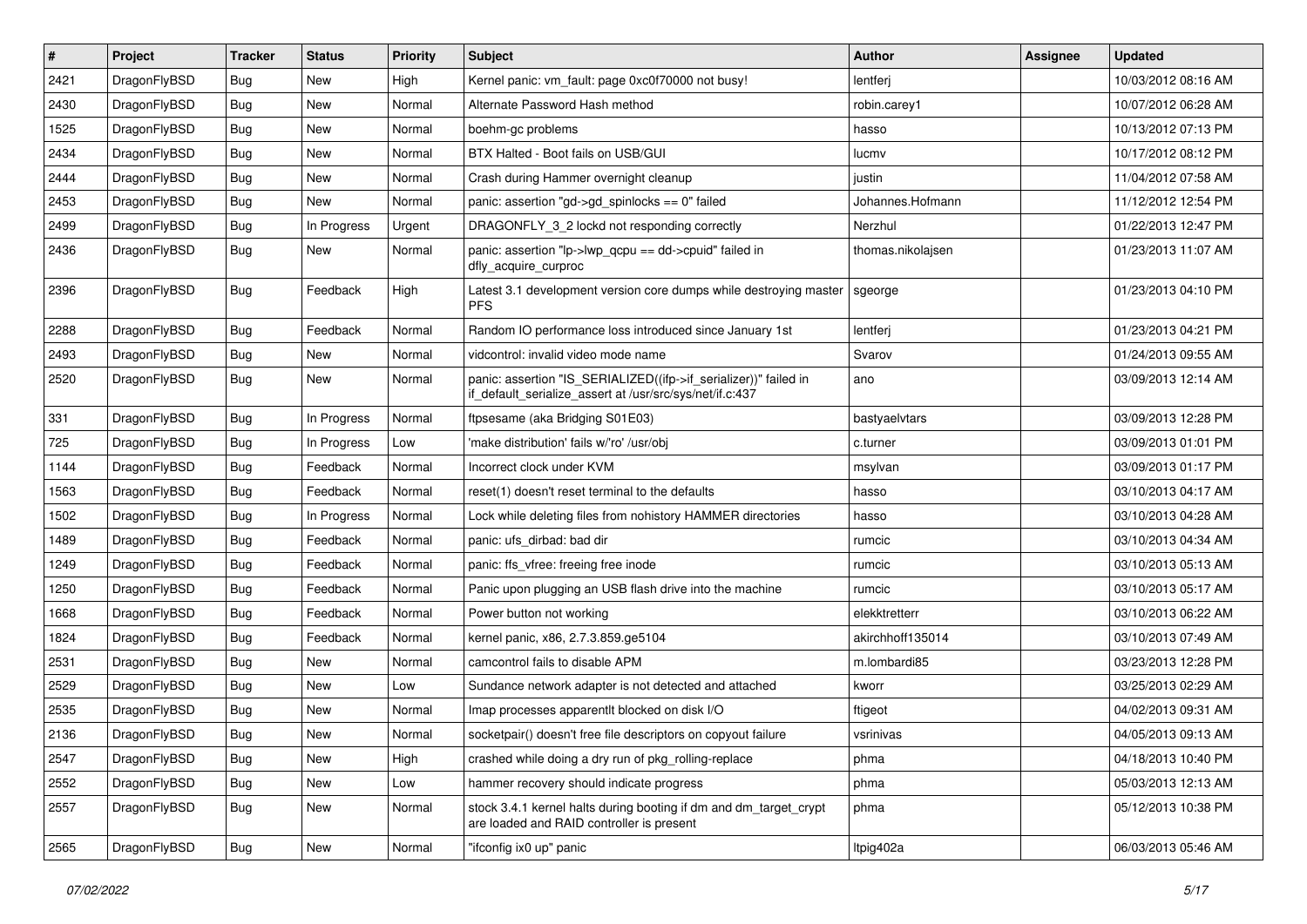| $\pmb{\#}$ | Project      | <b>Tracker</b> | <b>Status</b> | <b>Priority</b> | Subject                                                                                                  | Author            | Assignee | <b>Updated</b>      |
|------------|--------------|----------------|---------------|-----------------|----------------------------------------------------------------------------------------------------------|-------------------|----------|---------------------|
| 2568       | DragonFlyBSD | Bug            | <b>New</b>    | Normal          | AHCI panic                                                                                               | josepht           |          | 06/07/2013 05:52 PM |
| 2569       | DragonFlyBSD | Bug            | <b>New</b>    | Normal          | ctime NFS                                                                                                | ferney            |          | 08/11/2013 04:35 AM |
| 2586       | DragonFlyBSD | <b>Bug</b>     | <b>New</b>    | Normal          | pf: "modulate" state seems problematic                                                                   | srussell          |          | 09/25/2013 07:36 PM |
| 2595       | DragonFlyBSD | Bug            | <b>New</b>    | Normal          | DragonFly 3.4.3 crashes on SUN Blade X6250 with Qlogic ISP 2432 Turvamies<br>FC card                     |                   |          | 10/07/2013 11:53 AM |
| 2598       | DragonFlyBSD | <b>Bug</b>     | <b>New</b>    | Normal          | i386 via USB Booting                                                                                     | mbzadegan         |          | 10/21/2013 02:28 AM |
| 2604       | DragonFlyBSD | Bug            | New           | Normal          | dell laptop does not boot with LATEST                                                                    | isenmann          |          | 11/20/2013 02:07 AM |
| 2609       | DragonFlyBSD | Bug            | <b>New</b>    | Normal          | master: panic: assertion<br>"LWKT_TOKEN_HELD_ANY(vm_object_token(object))" failed in<br>swp_pager_lookup | thomas.nikolajsen |          | 11/28/2013 11:36 AM |
| 2611       | DragonFlyBSD | <b>Bug</b>     | <b>New</b>    | Normal          | Change in IP address results in network not working                                                      | phma              |          | 12/05/2013 07:55 PM |
| 2556       | DragonFlyBSD | Bug            | Feedback      | Normal          | DragonFly v3.5.0.81.gd3479 - Process signal weirdness                                                    | tuxillo           |          | 12/17/2013 03:48 PM |
| 2618       | DragonFlyBSD | <b>Bug</b>     | <b>New</b>    | Normal          | mouse problem on RELEASE-3_6_0                                                                           | FilippoMo         |          | 12/20/2013 03:26 AM |
| 2620       | DragonFlyBSD | <b>Bug</b>     | <b>New</b>    | Normal          | moused problem                                                                                           | FilippoMo         |          | 12/20/2013 10:32 AM |
| 2621       | DragonFlyBSD | Bug            | <b>New</b>    | Normal          | core dump using cdrom                                                                                    | nonsolosoft       |          | 12/27/2013 12:43 AM |
| 2622       | DragonFlyBSD | <b>Bug</b>     | <b>New</b>    | Normal          | VAIO FIT15E fn keys support                                                                              | nonsolosoft       |          | 12/31/2013 01:31 AM |
| 2626       | DragonFlyBSD | Bug            | <b>New</b>    | Normal          | iwn driver drops with error: "firmware error 'iwn intr: fatal firmware<br>error""                        | rodyaj            |          | 01/09/2014 05:50 AM |
| 1193       | DragonFlyBSD | <b>Bug</b>     | <b>New</b>    | Normal          | kernel doesn't recognize cdrom drive                                                                     | nonsolosoft       |          | 01/25/2014 09:11 PM |
| 1185       | DragonFlyBSD | Bug            | <b>New</b>    | High            | need a tool to merge changes into /etc                                                                   | wa1ter            |          | 02/18/2014 06:02 AM |
| 989        | DragonFlyBSD | <b>Bug</b>     | <b>New</b>    | Normal          | installer/fdisk trouble with wrapped values                                                              | Discodestroyer    |          | 02/18/2014 06:27 AM |
| 1246       | DragonFlyBSD | Bug            | <b>New</b>    | Normal          | bad resolution (monitor desync) with livedvd                                                             | Przem0l           |          | 02/18/2014 06:29 AM |
| 2645       | DragonFlyBSD | Bug            | <b>New</b>    | Normal          | panic with dsched fq and ioprio                                                                          | jyoung15          |          | 02/20/2014 07:29 AM |
| 285        | DragonFlyBSD | <b>Bug</b>     | Feedback      | Low             | interrupt latency with re without ip address configured                                                  | thomas.nikolajsen |          | 02/20/2014 10:30 AM |
| 2619       | DragonFlyBSD | Bug            | <b>New</b>    | Normal          | DragonFly 3.6 can't be installed on a 6TB volume                                                         | ftigeot           |          | 02/23/2014 11:55 PM |
| 2473       | DragonFlyBSD | <b>Bug</b>     | <b>New</b>    | Normal          | Kernel crash when trying to up the wpi0 device (Dfly<br>v3.3.0.758.g47388-DEVELOPMENT)                   | tomaz             |          | 02/24/2014 08:50 AM |
| 2657       | DragonFlyBSD | Bug            | <b>New</b>    | High            | Needs acl to migrate our servers                                                                         | ferney            |          | 03/31/2014 11:37 AM |
| 1695       | DragonFlyBSD | <b>Bug</b>     | <b>New</b>    | Normal          | NFS-related system breakdown                                                                             | Anonymous         |          | 04/10/2014 12:35 AM |
| 2652       | DragonFlyBSD | Bug            | New           | Normal          | 189a0ff3761b47  ix: Implement MSI-X support locks up Lenovo<br>S10 Intel Atom n270                       | davshao           |          | 05/14/2014 01:55 AM |
| 570        | DragonFlyBSD | <b>Bug</b>     | Feedback      | Normal          | 1.8.x: ACPI problems                                                                                     | qhwt+dfly         |          | 06/02/2014 03:45 AM |
| 1330       | DragonFlyBSD | <b>Bug</b>     | Feedback      | Normal          | Hammer, usb disk, SYNCHRONIZE CACHE failure                                                              | josepht           |          | 06/02/2014 04:56 AM |
| 1592       | DragonFlyBSD | <b>Bug</b>     | Feedback      | Normal          | AcpiOSUnmapMemory: Warning, deallocation did not track<br>allocation.                                    | eocallaghan       |          | 06/02/2014 07:45 AM |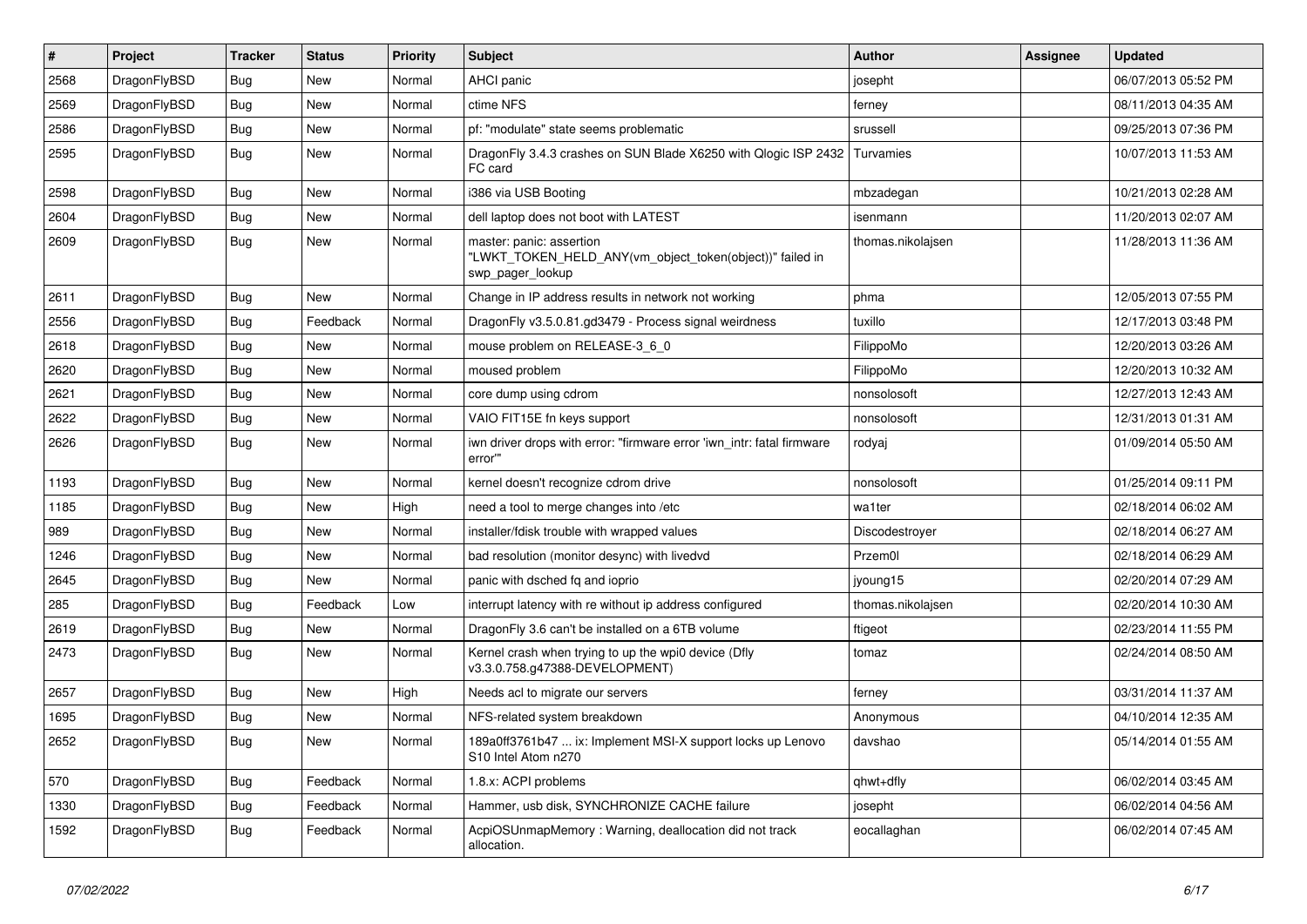| $\vert$ # | Project      | <b>Tracker</b> | <b>Status</b> | <b>Priority</b> | <b>Subject</b>                                                                                   | <b>Author</b>    | Assignee | <b>Updated</b>      |
|-----------|--------------|----------------|---------------|-----------------|--------------------------------------------------------------------------------------------------|------------------|----------|---------------------|
| 2629      | DragonFlyBSD | <b>Bug</b>     | <b>New</b>    | Normal          | Replace gcc44 with llvm34, clang34, and libc++                                                   | tuxillo          |          | 06/02/2014 02:30 PM |
| 2329      | DragonFlyBSD | <b>Bug</b>     | <b>New</b>    | Normal          | ibm x3550 & acpi                                                                                 | ano              |          | 06/03/2014 11:37 AM |
| 2490      | DragonFlyBSD | <b>Bug</b>     | <b>New</b>    | Normal          | nmalloc should color addresses to avoid cache bank conflictsw                                    | vsrinivas        |          | 06/10/2014 05:51 AM |
| 2489      | DragonFlyBSD | Bug            | <b>New</b>    | Normal          | nmalloc doesn't cache VA for allocations > 8KB                                                   | vsrinivas        |          | 06/10/2014 05:51 AM |
| 2680      | DragonFlyBSD | Bug            | <b>New</b>    | Low             | boot0cfg update makes box unbootable                                                             | herrgard         |          | 06/10/2014 06:02 AM |
| 2687      | DragonFlyBSD | <b>Bug</b>     | <b>New</b>    | Normal          | natacontrol software RAID in installer                                                           | csmelosky        |          | 06/22/2014 12:03 PM |
| 2688      | DragonFlyBSD | Bug            | <b>New</b>    | Normal          | 67613368bdda7 Fix wrong checks for U4B presence Asrock Z77M<br>difficulty detecting USB keyboard | davshao          |          | 06/28/2014 07:08 PM |
| 2712      | DragonFlyBSD | Bug            | <b>New</b>    | Normal          | connect(2) returns EINVAL when retrying after ECONNREFUSED                                       | jorisgio         |          | 08/14/2014 05:31 PM |
| 2731      | DragonFlyBSD | Bug            | In Progress   | Normal          | Screen full of random colors when starting Xorg with Intel Haswell<br>HD Graphics P4600          | ikatzmaier       |          | 11/12/2014 04:08 PM |
| 2738      | DragonFlyBSD | Bug            | New           | Normal          | Hammer: Strange behavior when trying to recover old version of<br>moved file                     | roland           |          | 11/20/2014 08:02 AM |
| 2617      | DragonFlyBSD | <b>Bug</b>     | Feedback      | Normal          | Possible issue with wireless mouse on 3.6 release                                                | FilippoMo        |          | 01/14/2015 03:42 PM |
| 1194      | DragonFlyBSD | Bug            | <b>New</b>    | Normal          | SCSI errors while trying to copy photos from my camera                                           | elekktretterr    |          | 01/14/2015 04:39 PM |
| 1456      | DragonFlyBSD | <b>Bug</b>     | Feedback      | Normal          | Microsoft wireless desktop problems                                                              | elekktretterr    |          | 01/15/2015 08:34 AM |
| 846       | DragonFlyBSD | <b>Bug</b>     | Feedback      | Normal          | USB bugs:usb mouse can't used!                                                                   | frankning        |          | 01/15/2015 08:36 AM |
| 979       | DragonFlyBSD | Bug            | Feedback      | Normal          | Failure-prone USB mass storage (SB600? msdosfs? CAM?)                                            | floid            |          | 01/15/2015 08:38 AM |
| 1560      | DragonFlyBSD | <b>Bug</b>     | Feedback      | Normal          | Unable to modify partition table on ThinkPad T61p during install                                 | rehsack          |          | 01/15/2015 08:57 AM |
| 1634      | DragonFlyBSD | Bug            | New           | Normal          | panic: spin lock: 0xe4ad1320, indefinitive wait!                                                 | elekktretterr    |          | 01/19/2015 03:21 AM |
| 1672      | DragonFlyBSD | <b>Bug</b>     | Feedback      | Normal          | panic (trap 12) around btree_search() in 2.4.1-RELEASE                                           | floid            |          | 01/19/2015 03:36 AM |
| 2788      | DragonFlyBSD | Bug            | <b>New</b>    | Normal          | ioctl GSLICEINFO: Not working for vnode slice                                                    | mneumann         |          | 02/12/2015 07:49 AM |
| 2799      | DragonFlyBSD | <b>Bug</b>     | <b>New</b>    | Normal          | Fatal trap 12 caused by moused(8) -p /dev/cual0                                                  | opvalues         |          | 03/04/2015 11:01 PM |
| 2802      | DragonFlyBSD | <b>Bug</b>     | <b>New</b>    | Normal          | USB Wifi urtwn0 crash from cd boot                                                               | opvalues         |          | 03/10/2015 01:07 AM |
| 2803      | DragonFlyBSD | Bug            | <b>New</b>    | Normal          | HAMMER: Warning: UNDO area too small!                                                            | ftigeot          |          | 03/11/2015 03:42 PM |
| 2809      | DragonFlyBSD | Bug            | <b>New</b>    | Normal          | hammer mirror-stream                                                                             | masu             |          | 04/10/2015 12:33 AM |
| 2812      | DragonFlyBSD | <b>Bug</b>     | <b>New</b>    | Normal          | Panic on Intel DE3815TYKHE                                                                       | tmorp            |          | 05/14/2015 03:14 PM |
| 2816      | DragonFlyBSD | Bug            | <b>New</b>    | Normal          | A multitasking process being debugged can get stuck                                              | phma             |          | 05/19/2015 03:57 AM |
| 2820      | DragonFlyBSD | Bug            | New           | Normal          | TP-Link USB Wi-Fi adapter cannot be reattached to the system                                     | shamaz           |          | 05/22/2015 09:45 PM |
| 2840      | DragonFlyBSD | <b>Bug</b>     | <b>New</b>    | Normal          | wrong voltage is reported                                                                        | yellowrabbit2010 |          | 09/11/2015 06:09 PM |
| 2835      | DragonFlyBSD | <b>Bug</b>     | New           | Normal          | /usr/include/c++/5.0/bits/c++locale.h likes<br>POSIX C SOURCE>=200809                            | davshao          |          | 11/18/2015 03:40 AM |
| 2857      | DragonFlyBSD | Bug            | New           | Normal          | hammer stalls via bitcoin-qt                                                                     | tkusumi          |          | 11/30/2015 06:52 AM |
| 2858      | DragonFlyBSD | Bug            | New           | Low             | Installer "Local or UTC" question should have "No" selected by<br>default.                       | cgag             |          | 12/02/2015 01:18 PM |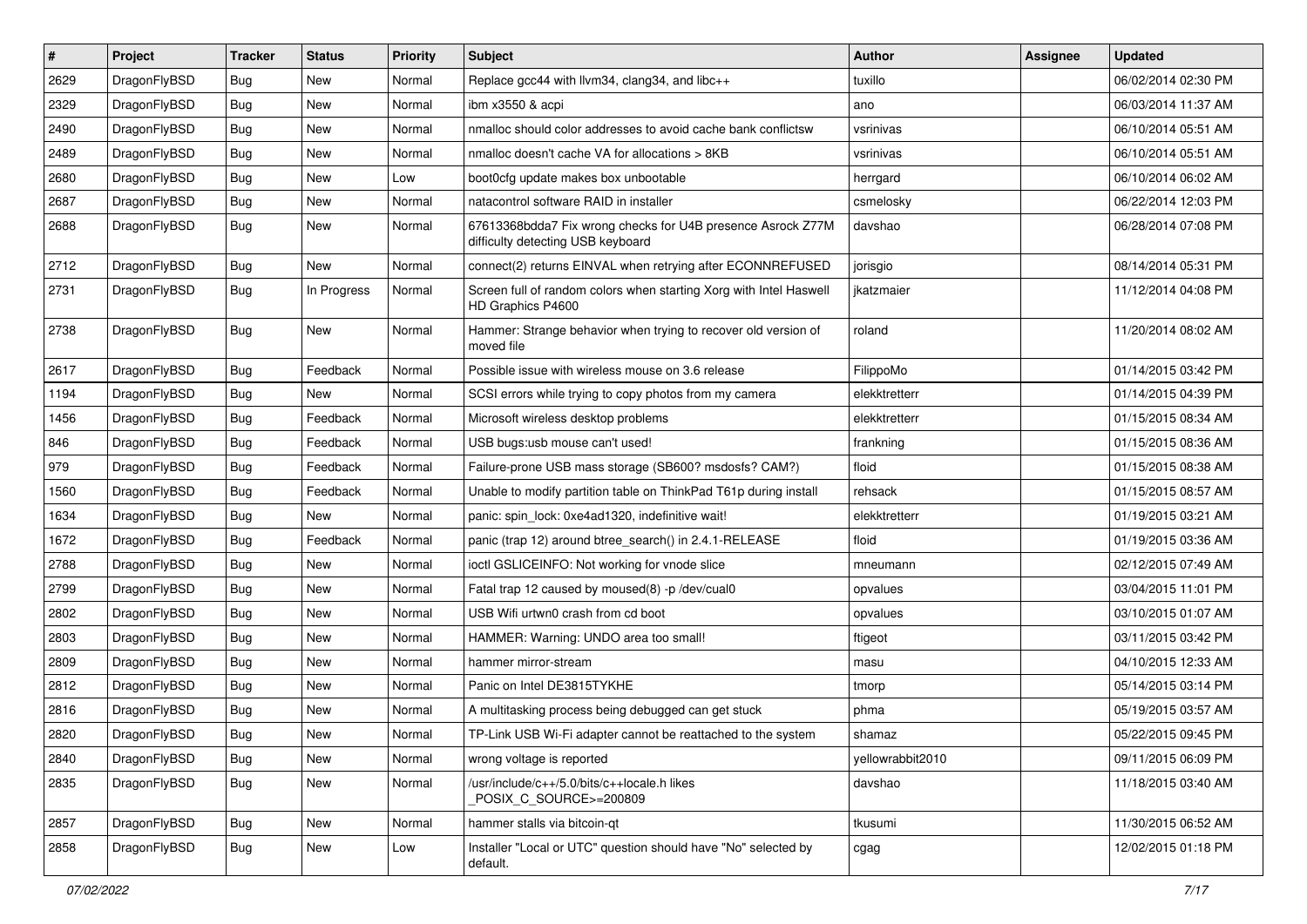| $\#$ | Project      | <b>Tracker</b> | <b>Status</b> | <b>Priority</b> | Subject                                                                                                       | Author          | Assignee | <b>Updated</b>      |
|------|--------------|----------------|---------------|-----------------|---------------------------------------------------------------------------------------------------------------|-----------------|----------|---------------------|
| 2859 | DragonFlyBSD | Bug            | New           | Low             | Installer configuration menu always highlights "Select timezone", no<br>matter which step was last completed. | cgag            |          | 12/02/2015 01:54 PM |
| 2863 | DragonFlyBSD | <b>Bug</b>     | <b>New</b>    | Normal          | HAMMER synch tid is zero                                                                                      | shamaz          |          | 12/12/2015 11:24 PM |
| 2874 | DragonFlyBSD | <b>Bug</b>     | <b>New</b>    | Normal          | make world DESTDIR=/emptydir fails                                                                            | pascii          |          | 12/25/2015 07:04 AM |
| 2674 | DragonFlyBSD | <b>Bug</b>     | <b>New</b>    | Normal          | <b>GPT Support</b>                                                                                            | ftigeot         |          | 12/28/2015 02:54 PM |
| 2877 | DragonFlyBSD | <b>Bug</b>     | New           | Low             | sed fails when working with UTF-8 locale and non-UTF symbols                                                  | arcade@b1t.name |          | 12/30/2015 11:20 AM |
| 2881 | DragonFlyBSD | <b>Bug</b>     | <b>New</b>    | Normal          | Pulseaudio hangs/resets system when starting X11                                                              | mneumann        |          | 01/09/2016 03:08 AM |
| 2882 | DragonFlyBSD | Bug            | New           | Low             | bridge sends packets from individual interfaces                                                               | arcade@b1t.name |          | 01/09/2016 12:43 PM |
| 2886 | DragonFlyBSD | Bug            | New           | Normal          | dragonfly mail agent: sending a testmail causes high system load                                              | worf            |          | 02/05/2016 05:53 AM |
| 2887 | DragonFlyBSD | Bug            | New           | Low             | Missing extattr_namespace_to_string and<br>extattr_string_to_namespace functions                              | rubenk          |          | 02/06/2016 05:09 AM |
| 2892 | DragonFlyBSD | Bug            | <b>New</b>    | Normal          | swap_pager:indefinite wait bufferf error                                                                      | <b>Ihmwzy</b>   |          | 02/21/2016 10:32 PM |
| 2890 | DragonFlyBSD | <b>Bug</b>     | <b>New</b>    | Normal          | not able to boot usb installer on Toshiba Chromebook 2                                                        | johnnywhishbone |          | 02/22/2016 03:42 AM |
| 2891 | DragonFlyBSD | <b>Bug</b>     | New           | Normal          | Kernel panic in IEEE802.11 related code                                                                       | shamaz          |          | 05/29/2016 05:49 PM |
| 2878 | DragonFlyBSD | <b>Bug</b>     | <b>New</b>    | Low             | [fix] CCVER problem when using clang and cpu extensions<br>(intrinsics)                                       | arcade@b1t.name |          | 06/24/2016 04:25 AM |
| 2924 | DragonFlyBSD | Bug            | <b>New</b>    | Normal          | cat -v fails to tag characters in extended table with M- prefix with<br>some locales                          | sevan           |          | 07/11/2016 07:18 AM |
| 2930 | DragonFlyBSD | <b>Bug</b>     | <b>New</b>    | High            | 'objcache' causes panic during 'nfs_readdir'                                                                  | tofergus        |          | 07/26/2016 01:09 PM |
| 2931 | DragonFlyBSD | <b>Bug</b>     | New           | Low             | 'gdb' of 'vkernel' unable to print backtrace                                                                  | tofergus        |          | 07/26/2016 01:51 PM |
| 2936 | DragonFlyBSD | <b>Bug</b>     | <b>New</b>    | Normal          | loader.efi crashes while loading kernel                                                                       | spaceille       |          | 08/20/2016 06:17 AM |
| 2915 | DragonFlyBSD | <b>Bug</b>     | <b>New</b>    | High            | Hammer mirror-copy problem                                                                                    | t dfbsd         |          | 08/25/2016 05:28 AM |
| 2957 | DragonFlyBSD | <b>Bug</b>     | Feedback      | Normal          | swapoff -a followed by swapon -a doesn't give your swap back                                                  | neilb           |          | 10/09/2016 04:17 AM |
| 2958 | DragonFlyBSD | <b>Bug</b>     | Feedback      | Normal          | Hammer FS dies during pruning after massive write load                                                        | neilb           |          | 10/11/2016 04:20 AM |
| 2526 | DragonFlyBSD | <b>Bug</b>     | New           | Normal          | hammer cleanup doesn't run on first day of DST                                                                | pavalos         |          | 10/18/2016 05:28 PM |
| 1307 | DragonFlyBSD | <b>Bug</b>     | In Progress   | Normal          | hammer tid -2 shows unexpected result                                                                         | corecode        |          | 10/18/2016 05:29 PM |
| 2970 | DragonFlyBSD | <b>Bug</b>     | New           | Normal          | kernel 4.7: "Is -I" causes panic on UDF filesystem: "bgetvp -<br>overlapping buffer"                          | peeter          |          | 12/21/2016 02:46 AM |
| 2972 | DragonFlyBSD | Bug            | <b>New</b>    | Normal          | ipfw3 "deny to me" does not work correctly                                                                    | mneumann        |          | 12/27/2016 12:11 PM |
| 2994 | DragonFlyBSD | <b>Bug</b>     | New           | Normal          | Intermittent boot hangs after git: hammer - HAMMER Version 7                                                  | davshao         |          | 03/30/2017 02:06 PM |
| 3006 | DragonFlyBSD | <b>Bug</b>     | New           | Normal          | boot0cfg: panic in kern_udev.c in function _udev_dict_set_cstr when<br>installing in VirtualBox               | MichiGreat      |          | 04/01/2017 02:22 PM |
| 3018 | DragonFlyBSD | <b>Bug</b>     | New           | Normal          | sys/bus/u4b/wlan/if_run.c:5464]: (style) Redundant condition                                                  | dcb             |          | 04/11/2017 11:26 AM |
| 3022 | DragonFlyBSD | <b>Bug</b>     | New           | Normal          | sys/dev/netif/ath/ath/if_ath.c:2142: strange bitmask?                                                         | dcb             |          | 04/11/2017 11:49 AM |
| 3024 | DragonFlyBSD | <b>Bug</b>     | New           | Low             | sys/dev/netif/wi/if_wi.c:1090]: (style) Redundant condition                                                   | dcb             |          | 04/11/2017 11:56 AM |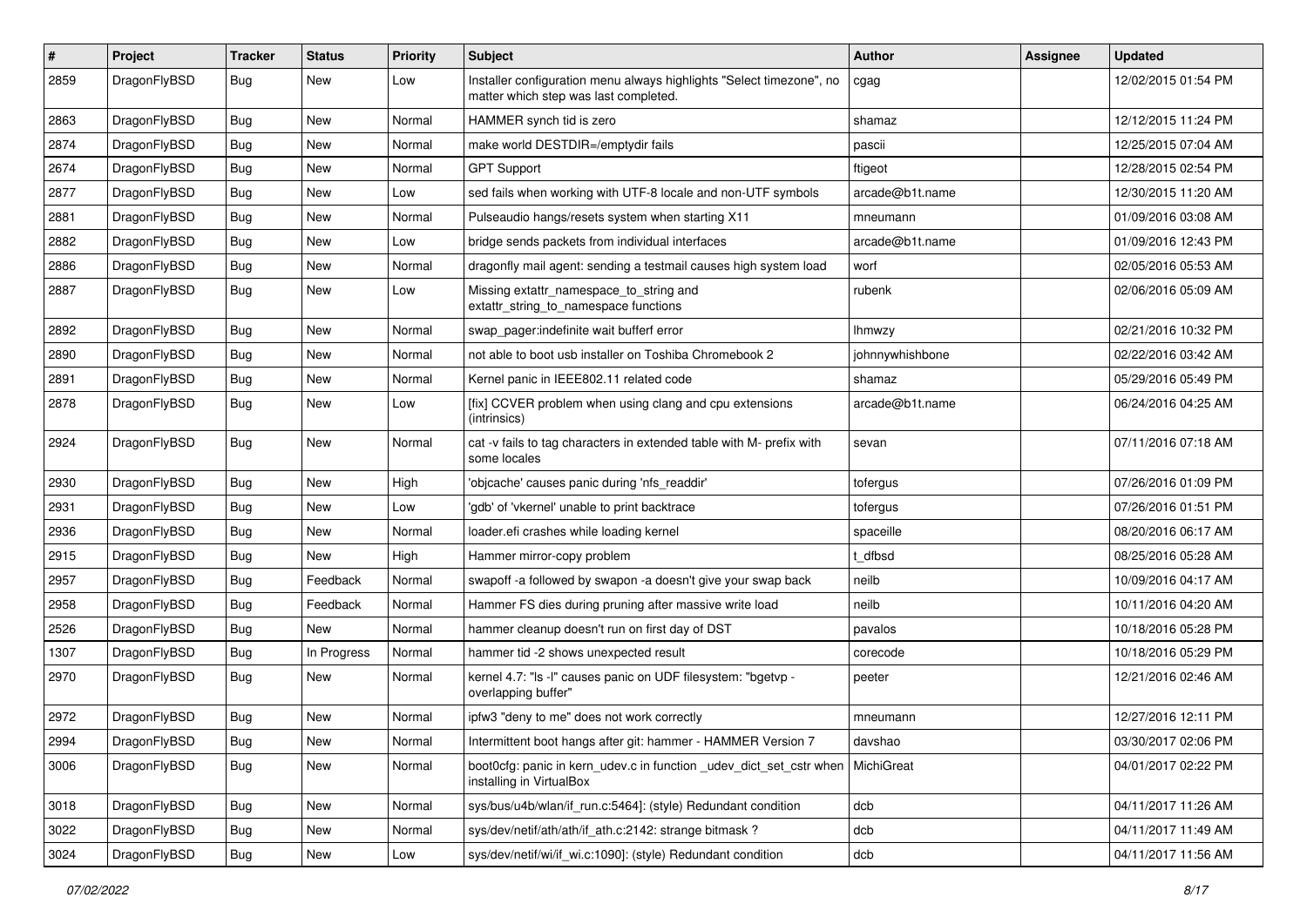| #    | <b>Project</b> | <b>Tracker</b> | <b>Status</b> | <b>Priority</b> | <b>Subject</b>                                                                                            | Author                 | Assignee | <b>Updated</b>      |
|------|----------------|----------------|---------------|-----------------|-----------------------------------------------------------------------------------------------------------|------------------------|----------|---------------------|
| 3021 | DragonFlyBSD   | Bug            | In Progress   | Normal          | sys/dev/drm/i915/i915_gem_stolen.c:115]: (error) Signed integer<br>overflow for expression '65535<<20'    | dcb                    |          | 04/11/2017 12:46 PM |
| 3035 | DragonFlyBSD   | Bug            | <b>New</b>    | Normal          | panic: assertion "cpu $>= 0$ && cpu < ncpus" failed in netisr cpuport<br>at /usr/src/sys/net/netisr2.h:87 | masu                   |          | 05/11/2017 01:24 AM |
| 3036 | DragonFlyBSD   | Bug            | <b>New</b>    | Normal          | panic in icmp_redirect_start() ASSERT_IN_NETISR(0)                                                        | tautolog               |          | 05/11/2017 07:27 PM |
| 3011 | DragonFlyBSD   | Bug            | In Progress   | Normal          | dragonfly/sys/dev/netif/re/re.c: suspicious code ?                                                        | dcb                    |          | 07/29/2017 01:26 AM |
| 3049 | DragonFlyBSD   | Bug            | <b>New</b>    | Normal          | panic DragonFly v4.8.1-RELEASE by mounting a malformed<br>msdosfs image [12.128]                          | open.source@ribose.com |          | 08/14/2017 02:53 AM |
| 3051 | DragonFlyBSD   | <b>Bug</b>     | <b>New</b>    | Normal          | panic DragonFly v4.8.1-RELEASE by mounting a malformed NTFS<br>image [12.000]                             | open.source@ribose.com |          | 08/14/2017 03:20 AM |
| 3052 | DragonFlyBSD   | <b>Bug</b>     | New           | Normal          | panic DragonFly v4.8.1-RELEASE by mounting a malformed NTFS<br>image [64.000]                             | open.source@ribose.com |          | 08/14/2017 03:22 AM |
| 3025 | DragonFlyBSD   | Bug            | New           | Normal          | sys/dev/powermng/powernow/powernow.c:284: bad comparison?                                                 | dcb                    |          | 09/23/2017 07:45 AM |
| 3076 | DragonFlyBSD   | Bug            | New           | Normal          | sys/dev/netif/ig hal/e1000 ich8lan.c:1594: sanity checking mixup?                                         | dcb                    |          | 10/11/2017 01:58 AM |
| 3110 | DragonFlyBSD   | <b>Bug</b>     | New           | Normal          | crash with ipfw3 under load                                                                               | bnegre82               |          | 12/09/2017 06:22 AM |
| 3111 | DragonFlyBSD   | Bug            | In Progress   | High            | Mouse lags every second heavily under X11                                                                 | mneumann               |          | 12/12/2017 09:46 PM |
| 3116 | DragonFlyBSD   | Bug            | New           | Normal          | da0 detects on very big volume if to _remove_usb install stick and<br>reboot on Intel NUC5PPYH            | dpostolov              |          | 01/07/2018 09:40 PM |
| 3117 | DragonFlyBSD   | <b>Bug</b>     | <b>New</b>    | Normal          | Problem with colours if "intel" video-driver used                                                         | dpostolov              |          | 01/07/2018 11:35 PM |
| 1521 | DragonFlyBSD   | Bug            | Feedback      | Normal          | amd64 2.4 livecd won't mount root at boot                                                                 | bolapara               |          | 01/28/2018 03:45 AM |
| 3129 | DragonFlyBSD   | <b>Bug</b>     | <b>New</b>    | High            | Kernel panic with 5.2.0 on A2SDi-4C-HLN4F                                                                 | stateless              |          | 04/24/2018 12:50 AM |
| 3132 | DragonFlyBSD   | <b>Bug</b>     | <b>New</b>    | Low             | unifdef mined                                                                                             | bcallah                |          | 04/26/2018 08:34 PM |
| 3134 | DragonFlyBSD   | <b>Bug</b>     | New           | Normal          | RFC 3021 (/31 networks) appear to be unsupported                                                          | jailbird               |          | 05/16/2018 11:03 PM |
| 3139 | DragonFlyBSD   | Bug            | New           | Normal          | USB Mouse Does Not Work in DragonflyBSD guest on VirtualBox                                               | chiguy1256             |          | 06/24/2018 10:14 PM |
| 3143 | DragonFlyBSD   | <b>Bug</b>     | New           | Normal          | assertion "0" failed in hammer2 inode xop chain sync                                                      | cbin                   |          | 07/18/2018 12:50 PM |
| 3120 | DragonFlyBSD   | <b>Bug</b>     | <b>New</b>    | Normal          | Intel AC 8260 firmware does not load                                                                      | Vintodrimmer           |          | 08/28/2018 03:30 AM |
| 2898 | DragonFlyBSD   | Bug            | New           | Normal          | <b>HAMMER</b> panic                                                                                       | pavalos                |          | 11/03/2018 07:05 AM |
| 2287 | DragonFlyBSD   | Bug            | New           | Normal          | HAMMER(ROOT) Illegal UNDO TAIL signature at<br>300000001967c000                                           | v0n3t4n1               |          | 11/07/2018 01:22 AM |
| 3157 | DragonFlyBSD   | Bug            | New           | Normal          | TP-Link UE300 not working in 5.2-RELEASE                                                                  | tuxillo                |          | 11/15/2018 02:08 PM |
| 2250 | DragonFlyBSD   | <b>Bug</b>     | New           | Normal          | Kernel panic                                                                                              | adamk                  |          | 11/23/2018 01:10 AM |
| 3141 | DragonFlyBSD   | <b>Bug</b>     | <b>New</b>    | Normal          | dhclient blocks boot process                                                                              | rowo                   |          | 12/16/2018 11:01 AM |
| 1580 | DragonFlyBSD   | <b>Bug</b>     | Feedback      | Normal          | Panic (Fatal trap 12: page fault while in kernel mode) while playing<br>with pf and netif names           | rumcic                 |          | 12/21/2018 01:21 AM |
| 3165 | DragonFlyBSD   | <b>Bug</b>     | New           | Normal          | Looping at boot time                                                                                      | gop                    |          | 12/28/2018 01:04 PM |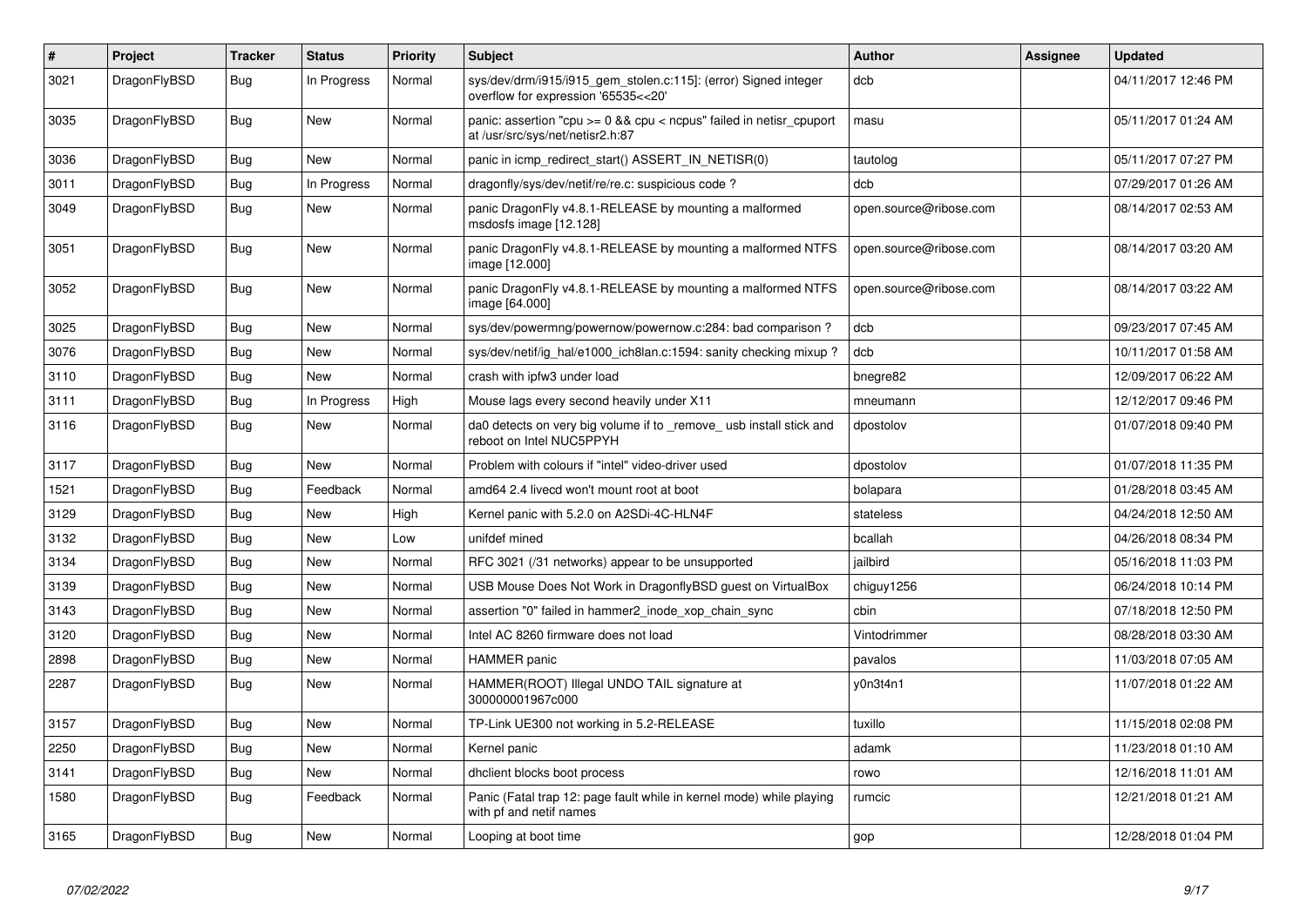| $\vert$ # | Project      | <b>Tracker</b> | <b>Status</b> | <b>Priority</b> | <b>Subject</b>                                                                                                                                              | <b>Author</b>     | Assignee | <b>Updated</b>      |
|-----------|--------------|----------------|---------------|-----------------|-------------------------------------------------------------------------------------------------------------------------------------------------------------|-------------------|----------|---------------------|
| 3152      | DragonFlyBSD | Bug            | Feedback      | Normal          | Console's size in ttyv0 and single user mode is sticking to 80x25,<br>while ttyv1 can make use of the whole screen                                          | overtime          |          | 02/24/2019 01:08 AM |
| 3184      | DragonFlyBSD | <b>Bug</b>     | New           | Normal          | tsleep(9) return value when PCATCH specified                                                                                                                | tkusumi           |          | 04/03/2019 06:49 AM |
| 1850      | DragonFlyBSD | <b>Bug</b>     | <b>New</b>    | Normal          | volume-add on hammer root fs panic                                                                                                                          | Johannes.Hofmann  |          | 04/18/2019 04:27 AM |
| 3124      | DragonFlyBSD | <b>Bug</b>     | <b>New</b>    | High            | DragonFlyBSD 5.0.2 with Hammer2 with UEFI install doesn't boot                                                                                              | wiesl             |          | 06/18/2019 05:07 AM |
| 3047      | DragonFlyBSD | <b>Bug</b>     | <b>New</b>    | Normal          | <b>HAMMER critical write error</b>                                                                                                                          | samuel            |          | 06/19/2019 09:50 AM |
| 3194      | DragonFlyBSD | Bug            | <b>New</b>    | High            | Hammer kernel crash on mirror-stream of PFS after upgrade<br>(assertion "cursor->flags &<br>HAMMER_CURSOR_ITERATE_CHECK" failed in<br>hammer_btree_iterate) | Anonymous         |          | 06/29/2019 01:32 PM |
| 3196      | DragonFlyBSD | Bug            | <b>New</b>    | Normal          | test issue after redmine upgrade (2)                                                                                                                        | tuxillo           |          | 07/05/2019 04:33 AM |
| 3199      | DragonFlyBSD | Bug            | <b>New</b>    | Normal          | PFS label not found panic                                                                                                                                   | tse               |          | 08/21/2019 03:51 AM |
| 3209      | DragonFlyBSD | Bug            | <b>New</b>    | Normal          | svc has some minor bugs                                                                                                                                     | arcade@b1t.name   |          | 10/24/2019 09:08 AM |
| 3215      | DragonFlyBSD | <b>Bug</b>     | New           | Normal          | Hang in tcdrain(3) after write(3)                                                                                                                           | noloader          |          | 11/25/2019 03:08 PM |
| 3217      | DragonFlyBSD | Bug            | <b>New</b>    | Normal          | rescue tools: make install fails if rescue folder doesn't exist                                                                                             | t dfbsd           |          | 11/27/2019 08:16 PM |
| 3218      | DragonFlyBSD | <b>Bug</b>     | <b>New</b>    | Normal          | Kernel panics are not sent to comconsole when booted over EFI                                                                                               | mqudsi            |          | 12/02/2019 08:52 PM |
| 3222      | DragonFlyBSD | <b>Bug</b>     | New           | Normal          | gcc - undefined reference to '__atomic_load' (missing libatomic?)                                                                                           | mneumann          |          | 02/08/2020 02:45 AM |
| 3224      | DragonFlyBSD | Bug            | <b>New</b>    | Normal          | Kernel panic when trying to ping6                                                                                                                           | zhtw              |          | 03/08/2020 08:55 AM |
| 3225      | DragonFlyBSD | <b>Bug</b>     | New           | Normal          | nfsd freeze when using gemu                                                                                                                                 | tse               |          | 03/17/2020 11:52 AM |
| 3219      | DragonFlyBSD | <b>Bug</b>     | <b>New</b>    | Normal          | x11/xorg port can not be build                                                                                                                              | <b>UlasSAYGIN</b> |          | 03/31/2020 08:57 AM |
| 3231      | DragonFlyBSD | <b>Bug</b>     | <b>New</b>    | Normal          | wifi drops on 5.8                                                                                                                                           | tse               |          | 04/06/2020 05:08 AM |
| 3226      | DragonFlyBSD | <b>Bug</b>     | <b>New</b>    | Normal          | Xorg freezes in vm: thread stuck in "objtrm1"                                                                                                               | peeter            |          | 04/08/2020 02:10 AM |
| 3197      | DragonFlyBSD | Bug            | <b>New</b>    | Normal          | DragonFly upgrades                                                                                                                                          | tse               |          | 04/18/2020 04:18 PM |
| 3235      | DragonFlyBSD | Bug            | New           | Normal          | Kernel panic in devfs vnops.c                                                                                                                               | mneumann          |          | 04/28/2020 07:00 AM |
| 3238      | DragonFlyBSD | <b>Bug</b>     | <b>New</b>    | Normal          | race conditions when printing from vkernel console                                                                                                          | piecuch           |          | 05/19/2020 02:50 PM |
| 3239      | DragonFlyBSD | <b>Bug</b>     | <b>New</b>    | Normal          | unable to SIGKILL glitched emacs                                                                                                                            | piecuch           |          | 05/26/2020 03:30 AM |
| 3240      | DragonFlyBSD | Bug            | <b>New</b>    | High            | compile error because of openssl with /usr/dports/security/rhash for<br>mysql 8 install                                                                     | <b>UlasSAYGIN</b> |          | 06/04/2020 08:05 AM |
| 3208      | DragonFlyBSD | <b>Bug</b>     | <b>New</b>    | Normal          | Crash related to nfsd                                                                                                                                       | tse               |          | 06/11/2020 05:52 AM |
| 3170      | DragonFlyBSD | Bug            | New           | Normal          | repeatable nfsd crash                                                                                                                                       | tse               |          | 06/11/2020 05:52 AM |
| 3107      | DragonFlyBSD | <b>Bug</b>     | New           | Low             | ACPI interrupt storm when loading i915 on Lenovo T460                                                                                                       | oyvinht           |          | 07/15/2020 07:01 AM |
| 3245      | DragonFlyBSD | <b>Bug</b>     | New           | Normal          | panic: free: guard1x fail, i915 load from loader.conf                                                                                                       | polachok          |          | 08/21/2020 10:36 AM |
| 2587      | DragonFlyBSD | <b>Bug</b>     | New           | Normal          | SATA DVD writer not detected by DragonFly                                                                                                                   | srussell          |          | 09/04/2020 08:55 AM |
| 3246      | DragonFlyBSD | Bug            | New           | Normal          | HAMMER2 unable to handle ENOSPC properly                                                                                                                    | tkusumi           |          | 09/04/2020 11:11 AM |
| 3243      | DragonFlyBSD | Bug            | New           | Normal          | SMART status not reported properly for SSD disks                                                                                                            | daftaupe          |          | 09/09/2020 11:03 PM |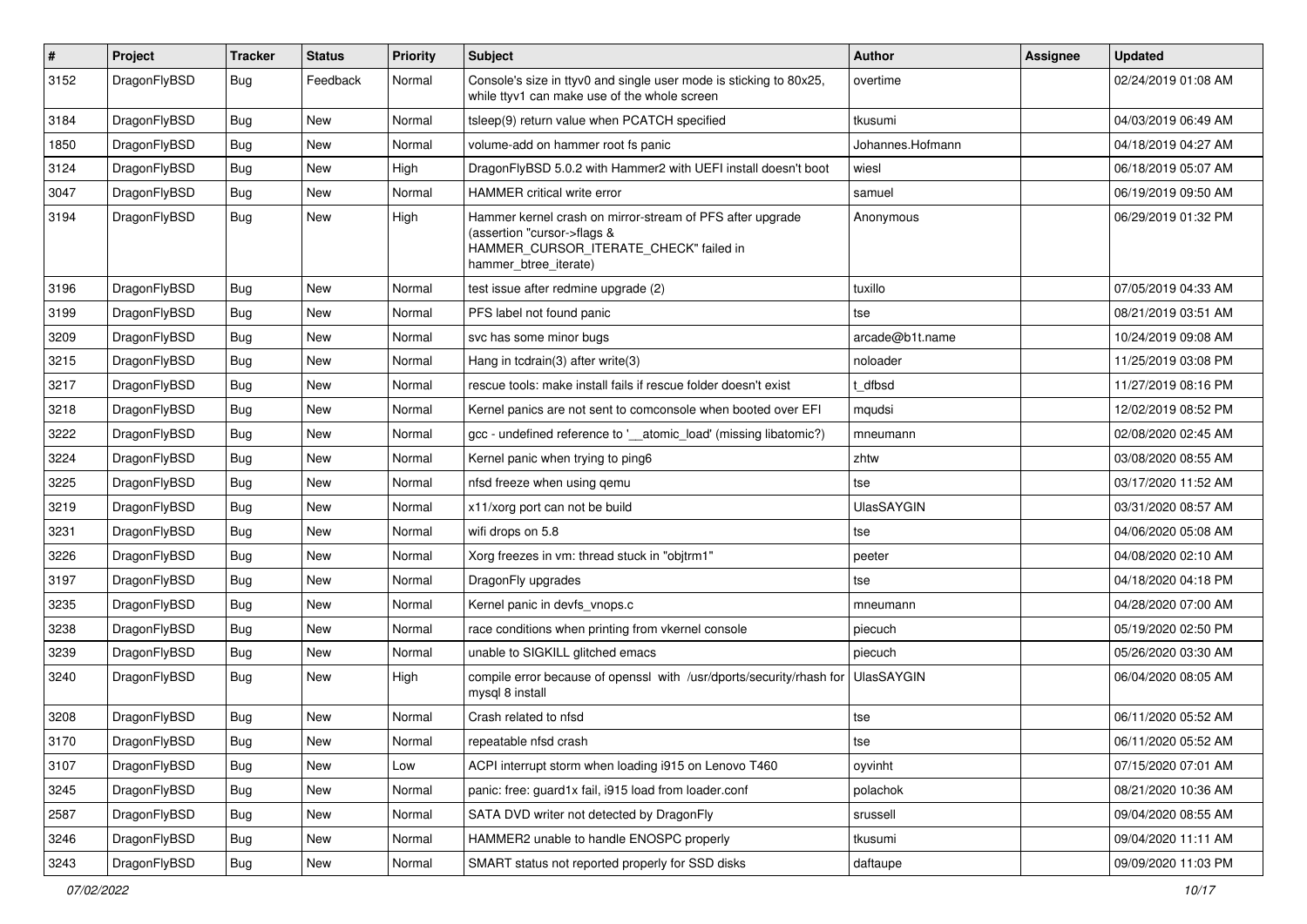| $\#$ | <b>Project</b> | <b>Tracker</b> | <b>Status</b> | <b>Priority</b> | <b>Subject</b>                                                                  | <b>Author</b>      | <b>Assignee</b> | <b>Updated</b>      |
|------|----------------|----------------|---------------|-----------------|---------------------------------------------------------------------------------|--------------------|-----------------|---------------------|
| 3247 | DragonFlyBSD   | Bug            | <b>New</b>    | Normal          | Kernel panic doing nothing much                                                 | phma               |                 | 09/12/2020 11:40 PM |
| 3249 | DragonFlyBSD   | <b>Bug</b>     | <b>New</b>    | Normal          | HAMMER2 fsync(2) not working properly                                           | tkusumi            |                 | 09/21/2020 07:07 AM |
| 3252 | DragonFlyBSD   | Bug            | <b>New</b>    | Normal          | tcsetattr/tcgetattr set errno incorrectly on non-TTY                            | tonyc              |                 | 10/26/2020 09:34 PM |
| 3228 | DragonFlyBSD   | Bug            | <b>New</b>    | Low             | pfi kif unref: state refcount $\leq 0$ in dmesg                                 | justin             |                 | 03/05/2021 06:39 AM |
| 3266 | DragonFlyBSD   | <b>Bug</b>     | <b>New</b>    | High            | Filesystems broken due to "KKASSERT(count &<br>TOK COUNTMASK);"                 | tkusumi            |                 | 03/15/2021 01:21 PM |
| 884  | DragonFlyBSD   | Bug            | In Progress   | High            | Performance/memory problems under filesystem IO load                            | hasso              |                 | 05/11/2021 03:50 AM |
| 1368 | DragonFlyBSD   | <b>Bug</b>     | In Progress   | Normal          | suspend signal race?                                                            | qhwt+dfly          |                 | 05/11/2021 03:51 AM |
| 1594 | DragonFlyBSD   | Bug            | <b>New</b>    | Normal          | Kernel panic during boot from Live CD on Dell E6400                             | bodie              |                 | 05/11/2021 03:54 AM |
| 2544 | DragonFlyBSD   | Bug            | New           | Normal          | live DVD system boot (menu option 1) caused db> prompt on<br>PE1950             | estrabd            |                 | 05/11/2021 03:54 AM |
| 2630 | DragonFlyBSD   | <b>Bug</b>     | <b>New</b>    | Normal          | Bring in latest iconv fixes from FreeBSD10 as well as csmapper<br>updates       | tuxillo            |                 | 05/11/2021 03:54 AM |
| 2641 | DragonFlyBSD   | <b>Bug</b>     | <b>New</b>    | Normal          | Panic when loading natapci as module                                            | tuxillo            |                 | 05/11/2021 03:54 AM |
| 2647 | DragonFlyBSD   | <b>Bug</b>     | <b>New</b>    | Normal          | HAMMER panic on 3.6.0                                                           | tuxillo            |                 | 05/11/2021 03:54 AM |
| 2708 | DragonFlyBSD   | Bug            | <b>New</b>    | Normal          | unable to send TCP nor UDP on age(4) interface                                  | dermiste           |                 | 05/11/2021 03:54 AM |
| 604  | DragonFlyBSD   | Bug            | In Progress   | Normal          | 1.8.1-RELEASE - clock runs fast on mainboard ASUS P5A-B                         | yeti               |                 | 05/11/2021 03:55 AM |
| 2067 | DragonFlyBSD   | <b>Bug</b>     | <b>New</b>    | Normal          | sound/pcm: "play interrupt timeout, channel dead"                               | matthiasr          |                 | 05/11/2021 03:55 AM |
| 2735 | DragonFlyBSD   | <b>Bug</b>     | <b>New</b>    | Urgent          | iwn panics SYSSASSERT                                                           | cnb                |                 | 05/11/2021 03:55 AM |
| 2736 | DragonFlyBSD   | Bug            | <b>New</b>    | High            | kernel panics on acpi timer probe function                                      | cnb                |                 | 05/11/2021 03:55 AM |
| 2808 | DragonFlyBSD   | <b>Bug</b>     | <b>New</b>    | Normal          | X freeze by switching between X and VT - results in black screen                | lukesky333         |                 | 05/11/2021 03:55 AM |
| 1101 | DragonFlyBSD   | Bug            | Feedback      | Normal          | ohci related panic                                                              | polachok           |                 | 05/11/2021 04:00 AM |
| 1148 | DragonFlyBSD   | Bug            | In Progress   | Low             | BCM4311 wireless network adapter detected but not functional                    | archimedes.gaviola |                 | 05/11/2021 04:00 AM |
| 1181 | DragonFlyBSD   | Bug            | In Progress   | Normal          | ACX111 panic                                                                    | elekktretterr      |                 | 05/11/2021 04:00 AM |
| 1218 | DragonFlyBSD   | <b>Bug</b>     | In Progress   | Normal          | panic: assertion: error == 0 in hammer_start_transaction                        | rumcic             |                 | 05/11/2021 04:00 AM |
| 1282 | DragonFlyBSD   | <b>Bug</b>     | Feedback      | Normal          | panic (trap 12) when booting SMP kernel on Atom 330 (dual core)                 | tomaz.borstnar     |                 | 05/11/2021 04:00 AM |
| 1313 | DragonFlyBSD   | <b>Bug</b>     | New           | Low             | Signal code in kernel needs major overhaul (signal queues,<br>si_code, si_addr) | hasso              |                 | 05/11/2021 04:00 AM |
| 1332 | DragonFlyBSD   | Bug            | Feedback      | Normal          | DFBSD 2.2 - Booting usbcdrom/usbsticks on thinkpad hangs on<br>"BTX Halted"     | tuxillo            |                 | 05/11/2021 04:00 AM |
| 1336 | DragonFlyBSD   | <b>Bug</b>     | In Progress   | Normal          | Still looking for reports of missed directory entries w/ HAMMER                 | dillon             |                 | 05/11/2021 04:00 AM |
| 1387 | DragonFlyBSD   | Bug            | Feedback      | Normal          | zero-size malloc and ps: kvm getprocs: Bad address                              | qhwt+dfly          |                 | 05/11/2021 04:00 AM |
| 1429 | DragonFlyBSD   | Bug            | Feedback      | Normal          | vkernel bug - "mfree: m->m_nextpkt != NULL"                                     | dillon             |                 | 05/11/2021 04:00 AM |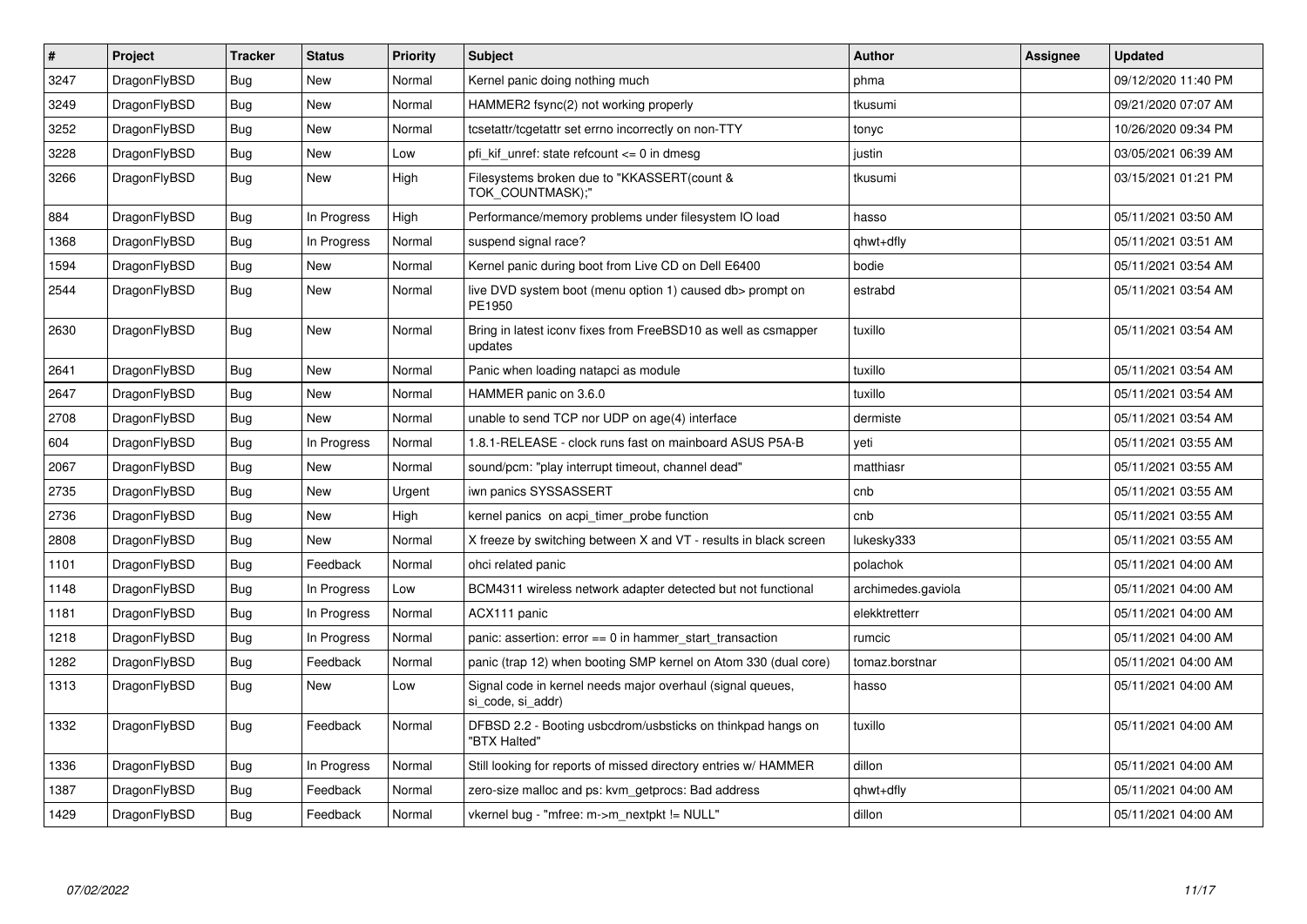| $\vert$ # | Project      | Tracker    | <b>Status</b> | <b>Priority</b> | Subject                                                                                                                                                   | Author        | <b>Assignee</b> | <b>Updated</b>      |
|-----------|--------------|------------|---------------|-----------------|-----------------------------------------------------------------------------------------------------------------------------------------------------------|---------------|-----------------|---------------------|
| 1448      | DragonFlyBSD | Bug        | Feedback      | Normal          | panic: assertion: _tp->tt_msg->tt_cpuid == mycpuid in<br>tcp_callout_active tcp_output tcp_usr_send netmsg_pru_send<br>netmsg_service tcpmsg_service_loop | dillon        |                 | 05/11/2021 04:00 AM |
| 1454      | DragonFlyBSD | <b>Bug</b> | Feedback      | Normal          | Unable to boot from external USB DVD drive                                                                                                                | elekktretterr |                 | 05/11/2021 04:01 AM |
| 1481      | DragonFlyBSD | Bug        | Feedback      | Normal          | panic: assertion: kva_p(buf) in soopt_from_kbuf (after ipfw pipe<br>show, 2.2.1-R)                                                                        | combiner      |                 | 05/11/2021 04:01 AM |
| 1486      | DragonFlyBSD | Bug        | Feedback      | Normal          | Interrupt storm related to SATA DVD device                                                                                                                | hasso         |                 | 05/11/2021 04:01 AM |
| 1577      | DragonFlyBSD | Bug        | Feedback      | Normal          | panic: assertion: leaf->base.obj_id == ip->obj_id in<br>hammer_ip_delete_range                                                                            | qhwt+dfly     |                 | 05/11/2021 04:01 AM |
| 1591      | DragonFlyBSD | Bug        | Feedback      | Normal          | Lenovo X301 hangs with AHCI Driver CMD TIMEOUT<br>STS=d0 <bsy></bsy>                                                                                      | eocallaghan   |                 | 05/11/2021 04:05 AM |
| 1613      | DragonFlyBSD | <b>Bug</b> | Feedback      | Normal          | USB Keyboard not working on master                                                                                                                        | elekktretterr |                 | 05/11/2021 04:05 AM |
| 1618      | DragonFlyBSD | Bug        | Feedback      | Normal          | collision for 'struct pmap' when using RPC and <sys user.h=""></sys>                                                                                      | carenas       |                 | 05/11/2021 04:05 AM |
| 1717      | DragonFlyBSD | <b>Bug</b> | Feedback      | Normal          | HAMMER panic in hammer cursor down()                                                                                                                      | josepht1      |                 | 05/11/2021 04:05 AM |
| 1744      | DragonFlyBSD | Bug        | In Progress   | Normal          | HAMMER fsstress panic in hammer setup child callback                                                                                                      | vsrinivas     |                 | 05/11/2021 04:05 AM |
| 1745      | DragonFlyBSD | <b>Bug</b> | Feedback      | Normal          | kmalloc panic                                                                                                                                             | josepht       |                 | 05/11/2021 04:05 AM |
| 1749      | DragonFlyBSD | Bug        | In Progress   | Normal          | HAMMER fsstress panic in hammer flush inode core<br>'ip->flush_state != HAMMER_FST_FLUSH'                                                                 | vsrinivas     |                 | 05/11/2021 04:06 AM |
| 2013      | DragonFlyBSD | Bug        | In Progress   | Normal          | oversized DMA request loop                                                                                                                                | josepht       |                 | 05/11/2021 04:06 AM |
| 2631      | DragonFlyBSD | Bug        | In Progress   | Low             | Verify library versioning current with full package build and switch it<br>on (after publishing packages)                                                 | tuxillo       |                 | 05/11/2021 04:06 AM |
| 2636      | DragonFlyBSD | Bug        | Feedback      | Low             | Add -x flag to iostat (a la solaris)                                                                                                                      | tuxillo       |                 | 05/11/2021 04:07 AM |
| 2638      | DragonFlyBSD | Bug        | Feedback      | High            | Fix machdep.pmap mmu optimize                                                                                                                             | tuxillo       |                 | 05/11/2021 04:07 AM |
| 2675      | DragonFlyBSD | <b>Bug</b> | New           | Low             | Ultimate N WiFi Link 5300 get iwn_intr: fatal firmware error on 5GHz                                                                                      | revuwa        |                 | 05/11/2021 04:07 AM |
| 2852      | DragonFlyBSD | Bug        | New           | Normal          | Hammer File System - hangs on undo during system boot / mount -<br>will not recover on DragonFlyBSD newer than 3.6.0                                      | abale         |                 | 05/11/2021 04:07 AM |
| 2414      | DragonFlyBSD | Bug        | In Progress   | Normal          | Lenovo S10 acpi freeze (not new)                                                                                                                          | davshao       |                 | 05/11/2021 04:13 AM |
| 3101      | DragonFlyBSD | Bug        | New           | Low             | PFI CGI install not working in dragonflybsd 5.0.1 USB install                                                                                             | bnegre82      |                 | 05/11/2021 04:14 AM |
| 3113      | DragonFlyBSD | <b>Bug</b> | In Progress   | Urgent          | Booting vKernel fails due being out of swap space                                                                                                         | tcullen       |                 | 05/11/2021 04:14 AM |
| 2917      | DragonFlyBSD | <b>Bug</b> | New           | Normal          | da8: reading primary partition table: error accessing offset<br>000000000000 for 512                                                                      | liweitianux   |                 | 05/11/2021 08:43 PM |
| 3269      | DragonFlyBSD | Bug        | In Progress   | Normal          | Is double-buffer'd buf still required by HAMMER2?                                                                                                         | tkusumi       |                 | 05/12/2021 04:09 PM |
| 2806      | DragonFlyBSD | <b>Bug</b> | New           | Normal          | failed to configure a link-local address on ath0 (errno = 22)                                                                                             | Chingyuan     |                 | 05/25/2021 01:00 AM |
| 3281      | DragonFlyBSD | Bug        | New           | Normal          | Crash after leaving unattended for a while                                                                                                                | bhaible       |                 | 07/10/2021 03:32 AM |
| 3284      | DragonFlyBSD | <b>Bug</b> | New           | Normal          | Wrong towlower() result for U+038A                                                                                                                        | bhaible       |                 | 07/10/2021 03:34 AM |
| 3283      | DragonFlyBSD | <b>Bug</b> | New           | Normal          | mknodat() cannot create FIFOs                                                                                                                             | bhaible       |                 | 07/10/2021 03:34 AM |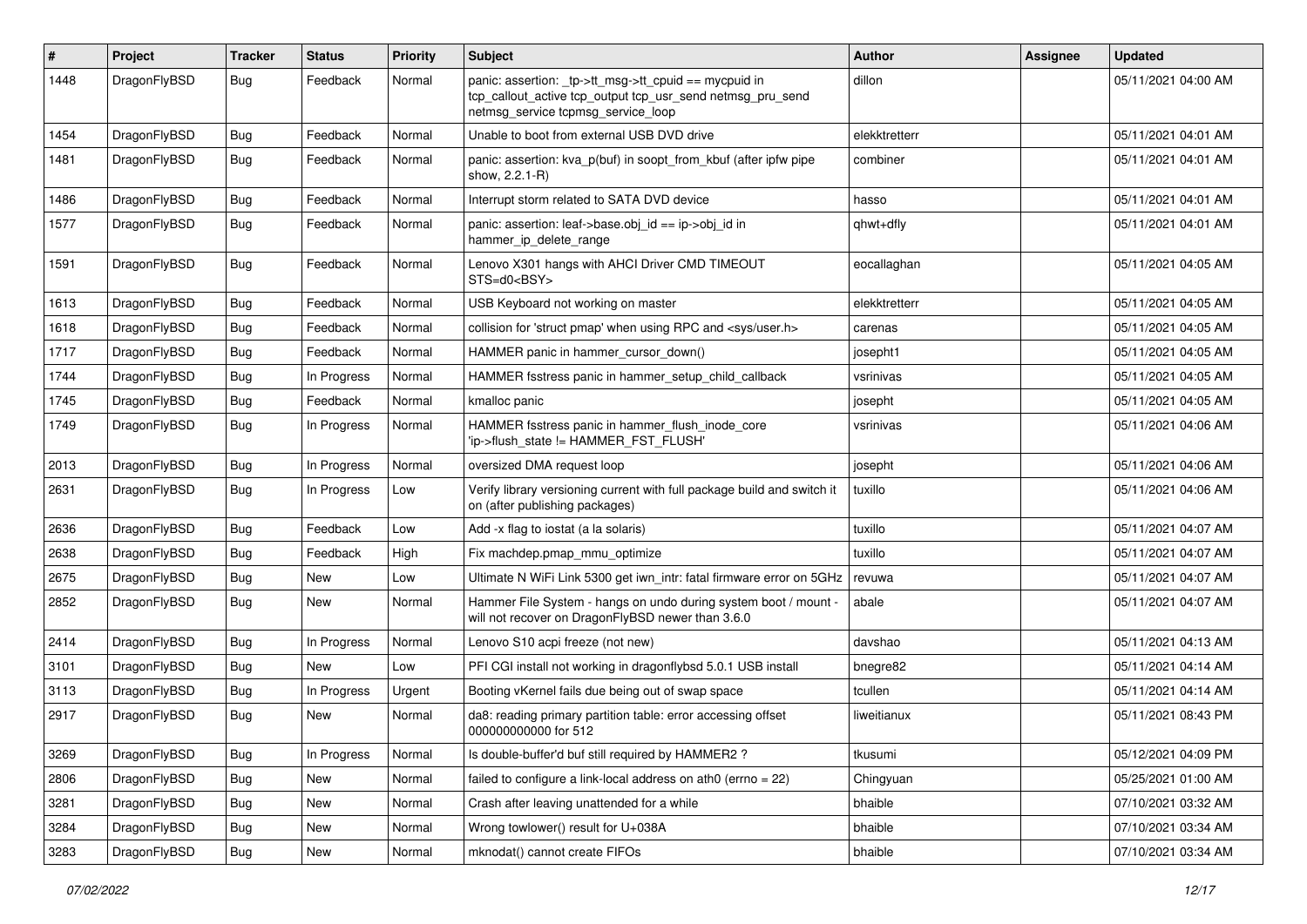| $\pmb{\#}$ | Project      | <b>Tracker</b> | <b>Status</b> | <b>Priority</b> | Subject                                                                                                   | <b>Author</b>    | Assignee | <b>Updated</b>      |
|------------|--------------|----------------|---------------|-----------------|-----------------------------------------------------------------------------------------------------------|------------------|----------|---------------------|
| 3282       | DragonFlyBSD | Bug            | <b>New</b>    | Normal          | unexpected errno value from fopen()                                                                       | bhaible          |          | 07/10/2021 03:34 AM |
| 3280       | DragonFlyBSD | Bug            | <b>New</b>    | Normal          | KMS console and i915(4) not working in 6.0                                                                | cmusser          |          | 07/10/2021 03:35 AM |
| 3278       | DragonFlyBSD | <b>Bug</b>     | New           | Normal          | Second screen image is distorted                                                                          | arcade@b1t.name  |          | 07/10/2021 03:36 AM |
| 3189       | DragonFlyBSD | Bug            | <b>New</b>    | Normal          | Allow DragonFly Mail Agent to accept an alternate config via<br>command line switch                       | iang             |          | 08/16/2021 12:42 AM |
| 3298       | DragonFlyBSD | <b>Bug</b>     | New           | Normal          | Running "w" and having logged in via XDM through VNC, "w" prints<br>an extra error message                | piecuch          |          | 10/25/2021 09:16 AM |
| 3302       | DragonFlyBSD | <b>Bug</b>     | New           | Normal          | Will not boot on System76 Lemur Pro (lemp10)                                                              | piecuch          |          | 11/03/2021 10:21 AM |
| 3299       | DragonFlyBSD | <b>Bug</b>     | In Progress   | Normal          | DragonFlyBSD reports utterly wrong uptime (most of the time, right<br>after booting in)                   | adrian           |          | 11/11/2021 01:43 PM |
| 2797       | DragonFlyBSD | Bug            | In Progress   | Low             | vkernels with & without machdep.pmap_mmu_optimize                                                         | yellowrabbit2010 |          | 11/27/2021 08:06 AM |
| 2644       | DragonFlyBSD | Bug            | Feedback      | Normal          | 3.6.0-REL trap 9 on boot                                                                                  | memmerto         |          | 11/27/2021 08:08 AM |
| 2459       | DragonFlyBSD | Bug            | Feedback      | Normal          | apic problems with HP Probook 4510s                                                                       | thowe            |          | 11/27/2021 08:22 AM |
| 1718       | DragonFlyBSD | <b>Bug</b>     | Feedback      | Normal          | IDE disk drive not detected by x86 64 2.6.1 Live CD                                                       | bcox             |          | 11/27/2021 08:25 AM |
| 1661       | DragonFlyBSD | Bug            | In Progress   | Normal          | panic on password entry mount smb filesystem                                                              | vsrinivas        |          | 11/27/2021 08:29 AM |
| 1559       | DragonFlyBSD | <b>Bug</b>     | <b>New</b>    | Normal          | kernel trap                                                                                               | phma             |          | 11/27/2021 08:43 AM |
| 1947       | DragonFlyBSD | Bug            | <b>New</b>    | Low             | GA-880GM-UD2H (rev. 1.3) AHCI fails to detect disks at the end of<br>the RAID controller                  | eocallaghan      |          | 11/27/2021 08:46 AM |
| 3301       | DragonFlyBSD | <b>Bug</b>     | New           | Normal          | Gkrellm from the packages is not showing logged in users in main<br>window, logged in users always $== 0$ | adrian           |          | 01/08/2022 04:24 AM |
| 3300       | DragonFlyBSD | <b>Bug</b>     | New           | Normal          | Running Xvnc from TigerVNC package through the INETD daemon<br>in TCP WAIT mode fails hard                | adrian           |          | 01/08/2022 04:25 AM |
| 3310       | DragonFlyBSD | <b>Bug</b>     | In Progress   | Normal          | NVMM+QEMU fail to boot with UEFI: Mem Assist Failed<br>[gpa=0xfffffff0]                                   | liweitianux      |          | 01/11/2022 03:22 PM |
| 3311       | DragonFlyBSD | <b>Bug</b>     | New           | Low             | TrueCrypt support may cause kernel crash                                                                  | arcade@b1t.name  |          | 04/29/2022 06:19 AM |
| 3029       | DragonFlyBSD | <b>Bug</b>     | <b>New</b>    | Normal          | Running DflyBSD 4.8 on FreeBSD bhyve as a guest                                                           | iron             |          | 05/13/2022 04:33 AM |
| 1727       | DragonFlyBSD | <b>Bug</b>     | Feedback      | Normal          | CD boot panic (2.6.1) (usb?)                                                                              | kiril            |          | 05/15/2022 05:10 AM |
| 1774       | DragonFlyBSD | Bug            | <b>New</b>    | Normal          | New IP header cleanup branch available for testing                                                        | dillon           |          | 05/15/2022 10:59 AM |
| 1826       | DragonFlyBSD | Bug            | <b>New</b>    | Normal          | panic during boot: assertion so->so_port  in tcp_input                                                    | ftigeot          |          | 05/15/2022 11:05 AM |
| 1836       | DragonFlyBSD | <b>Bug</b>     | New           | Normal          | Incorrect TCP checksum show up in tcpdump                                                                 | robgar1          |          | 05/15/2022 11:22 AM |
| 1818       | DragonFlyBSD | Bug            | New           | Normal          | panic: Bad tailq NEXT (kqueue issue ?)                                                                    | ftigeot          |          | 05/15/2022 11:40 AM |
| 1877       | DragonFlyBSD | <b>Bug</b>     | New           | Normal          | Freeze during 1st hammer cleanup after new install                                                        | elekktretterr    |          | 05/15/2022 11:43 AM |
| 1899       | DragonFlyBSD | <b>Bug</b>     | <b>New</b>    | Normal          | Keyboard doesn't work                                                                                     | fransm           |          | 05/15/2022 03:32 PM |
| 1942       | DragonFlyBSD | <b>Bug</b>     | New           | Normal          | locking against myself in getcacheblk()?                                                                  | qhwt.dfly        |          | 05/31/2022 02:15 PM |
| 1982       | DragonFlyBSD | Bug            | New           | Low             | There is no linuxulator on x86-64                                                                         | herrgard         |          | 05/31/2022 02:25 PM |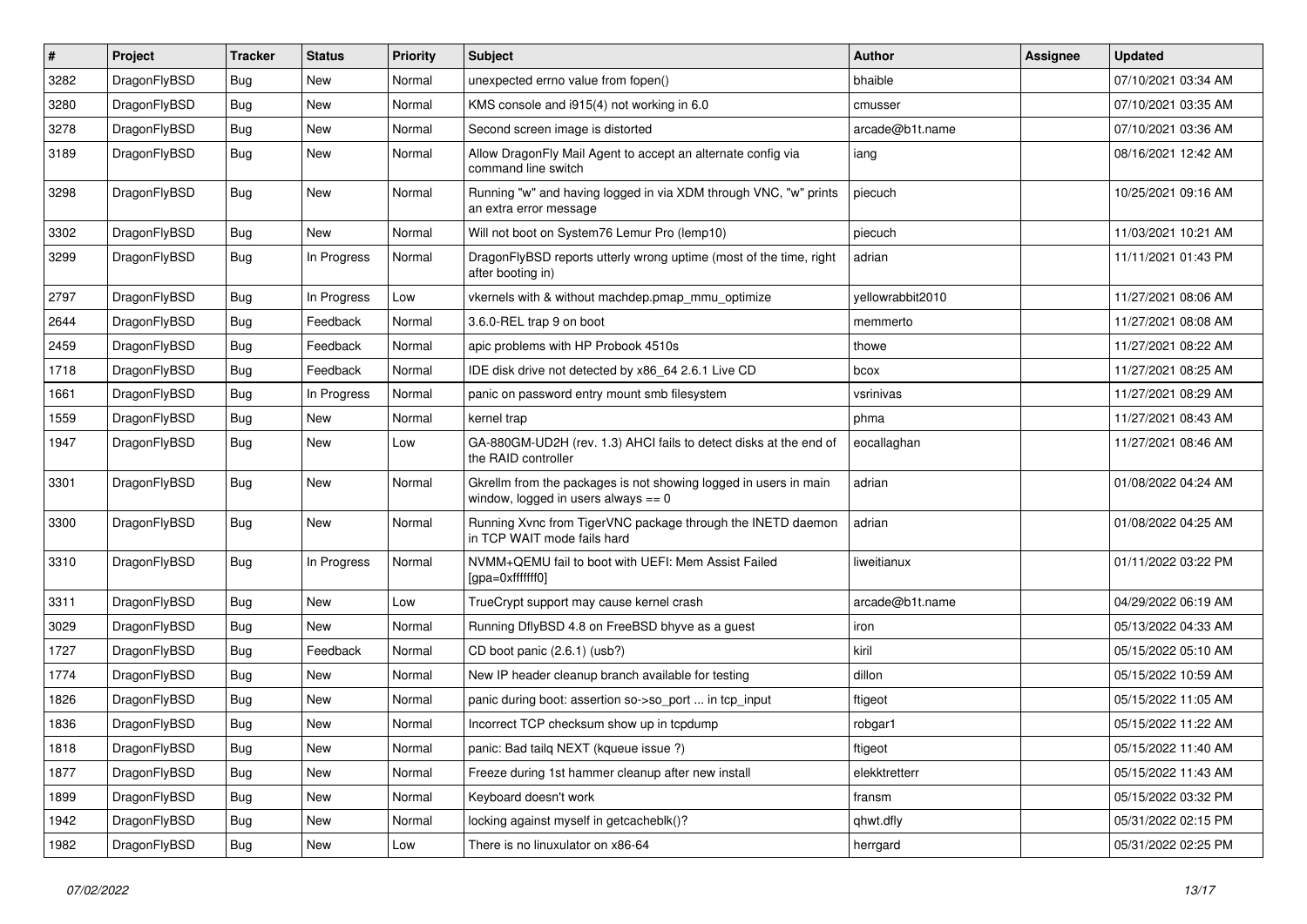| $\sharp$ | Project      | <b>Tracker</b> | <b>Status</b> | <b>Priority</b> | Subject                                                                              | <b>Author</b> | Assignee | <b>Updated</b>      |
|----------|--------------|----------------|---------------|-----------------|--------------------------------------------------------------------------------------|---------------|----------|---------------------|
| 243      | DragonFlyBSD | <b>Bug</b>     | Feedback      | Normal          | weird behavior in the shell                                                          | swildner      |          | 05/31/2022 02:51 PM |
| 1975     | DragonFlyBSD | <b>Bug</b>     | New           | Normal          | Applications seg fault in select() and poll()                                        | rumcic        |          | 05/31/2022 02:58 PM |
| 2042     | DragonFlyBSD | <b>Bug</b>     | New           | Normal          | kernel panic, when run boot0cfg                                                      | sepherosa     |          | 05/31/2022 03:01 PM |
| 2495     | DragonFlyBSD | <b>Bug</b>     | New           | High            | DFBSD v3.3.0.960.g553fe7 - ocnt != 0" failed in<br>prop_object_release               | tuxillo       |          | 05/31/2022 04:08 PM |
| 2498     | DragonFlyBSD | <b>Bug</b>     | New           | Normal          | DFBSD v3.2.2-RELEASE - LIST_FIRST(&bp->b_dep) == NULL"<br>failed in vfs_vmio_release | tuxillo       |          | 05/31/2022 04:09 PM |
| 3313     | DragonFlyBSD | <b>Bug</b>     | New           | Normal          | Can't boot from my live USB at all. The kernel loading process<br>hangs.             | rempas        |          | 06/03/2022 12:16 AM |
| 2360     | DragonFlyBSD | <b>Bug</b>     | In Progress   | Normal          | Wishlist: virtio driver import                                                       | vsrinivas     |          | 06/04/2022 04:16 AM |
| 2509     | DragonFlyBSD | <b>Bug</b>     | New           | Normal          | Redefinition of DIRBLKSIZ in restore(8)                                              | swildner      |          | 06/04/2022 04:40 AM |
| 806      | DragonFlyBSD | <b>Bug</b>     | Feedback      | Normal          | boot error on MacBook                                                                | tralamazza    |          | 06/04/2022 05:28 AM |
| 3316     | DragonFlyBSD | <b>Bug</b>     | New           | Normal          | hammer2_dirent_create() allows creating >1 dirents with the same<br>name             | tkusumi       |          | 06/05/2022 12:35 PM |
| 3317     | DragonFlyBSD | <b>Bug</b>     | In Progress   | Normal          | Network vtnet0 not working on Hetzner cloud                                          | mneumann      |          | 06/18/2022 03:55 AM |
| 3319     | DragonFlyBSD | <b>Bug</b>     | New           | Normal          | setproctitle() calls can change effect of later setproctitle() calls                 | tonyc         |          | 06/29/2022 06:10 PM |
| 1430     | DragonFlyBSD | <b>Bug</b>     | New           | Normal          | Buggy w(1)?                                                                          | hasso         | alexh    | 11/24/2010 08:09 AM |
| 1538     | DragonFlyBSD | <b>Bug</b>     | New           | Low             | mountroot should probe file systems                                                  | corecode      | alexh    | 11/24/2010 06:35 PM |
| 2100     | DragonFlyBSD | <b>Bug</b>     | Feedback      | Normal          | devfs related panic                                                                  | sepherosa     | alexh    | 07/10/2011 02:29 PM |
| 2353     | DragonFlyBSD | <b>Bug</b>     | In Progress   | Normal          | panic: assertion "gd->gd_spinlocks_wr == 0" failed in<br>bsd4_schedulerclock         | jaydg         | alexh    | 11/28/2012 01:57 AM |
| 1127     | DragonFlyBSD | <b>Bug</b>     | Feedback      | Low             | cdrom drive not detected                                                             | tgr           | corecode | 01/15/2015 08:55 AM |
| 3154     | DragonFlyBSD | Submit         | New           | Normal          | Update serial handling in bootloader                                                 | ddegroot      | dillon   | 11/06/2018 11:21 PM |
| 2037     | DragonFlyBSD | <b>Bug</b>     | Feedback      | Normal          | Panic Bad link elm while building packages                                           | ftigeot       | dillon   | 04/21/2011 07:20 AM |
| 2092     | DragonFlyBSD | <b>Bug</b>     | New           | Normal          | Panic: Bad link elm 0x next->prev != elm                                             | masterblaster | dillon   | 12/04/2011 12:49 PM |
| 2819     | DragonFlyBSD | <b>Bug</b>     | In Progress   | Normal          | Random micro system freezes after a week of uptime                                   | ftigeot       | dillon   | 08/16/2015 08:46 PM |
| 1411     | DragonFlyBSD | <b>Bug</b>     | Feedback      | Normal          | Burning doesn't work with ahci(4)                                                    | hasso         | dillon   | 05/11/2021 04:00 AM |
| 1831     | DragonFlyBSD | <b>Bug</b>     | Feedback      | High            | HAMMER "malloc limit exceeded" panic                                                 | eocallaghan   | dillon   | 06/04/2022 04:38 AM |
| 3031     | DragonFlyBSD | Submit         | In Progress   | Normal          | Update drm/radeon to Linux 4.7.10 as much as possible                                | davshao       | ftigeot  | 08/19/2021 12:33 PM |
| 2870     | DragonFlyBSD | <b>Bug</b>     | New           | High            | Broken text and icons when glamor acceleration is used                               | 375gnu        | ftigeot  | 01/31/2016 12:13 AM |
| 1593     | DragonFlyBSD | <b>Bug</b>     | Feedback      | Normal          | panic: assertion: $ccb == ap$ ap- $\geq$ err $ccb$ in ahci put err $ccb$             | ftigeot       | ftigeot  | 05/15/2022 05:09 AM |
| 1946     | DragonFlyBSD | <b>Bug</b>     | New           | Normal          | ieee80211 panic                                                                      | pavalos       | josepht  | 01/27/2011 06:00 PM |
| 1964     | DragonFlyBSD | <b>Bug</b>     | New           | Normal          | iwn (panic assertion : wlan assert serialized)                                       | sjmm.ptr      | josepht  | 02/01/2011 12:57 PM |
| 385      | DragonFlyBSD | <b>Bug</b>     | Feedback      | Low             | Mail archive address removal                                                         | justin        | justin   | 03/09/2013 11:24 AM |
| 1969     | DragonFlyBSD | <b>Bug</b>     | New           | Normal          | pf-related network problem                                                           | pavalos       | lentferj | 02/01/2011 06:57 PM |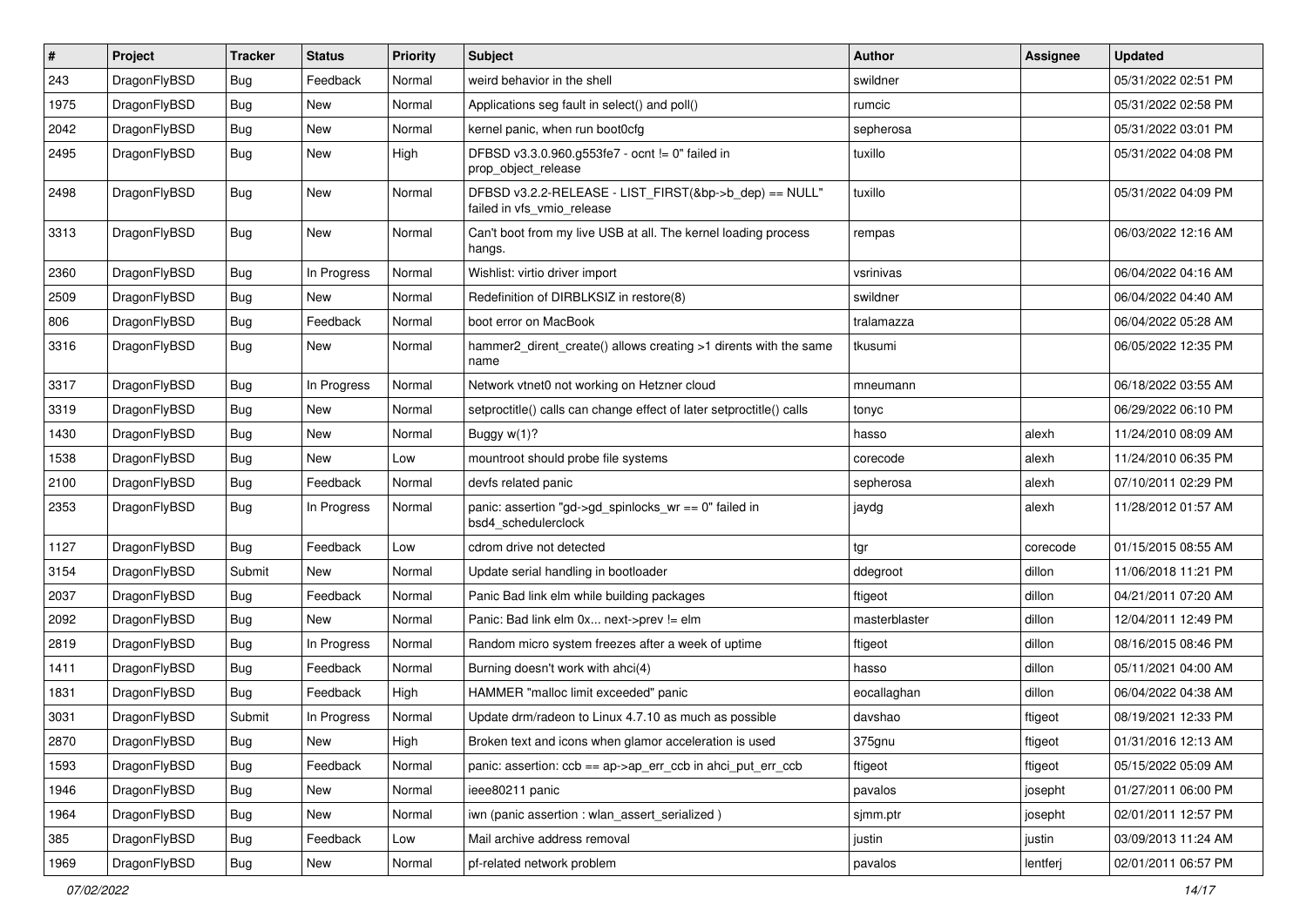| #    | Project      | <b>Tracker</b> | <b>Status</b> | <b>Priority</b> | <b>Subject</b>                                                                                                                                           | <b>Author</b>    | Assignee  | <b>Updated</b>      |
|------|--------------|----------------|---------------|-----------------|----------------------------------------------------------------------------------------------------------------------------------------------------------|------------------|-----------|---------------------|
| 2549 | DragonFlyBSD | <b>Bug</b>     | In Progress   | Normal          | netgraph7: Kernel page fault.                                                                                                                            | russiane39       | nant      | 05/10/2013 11:20 PM |
| 679  | DragonFlyBSD | <b>Bug</b>     | <b>New</b>    | Low             | Netgraph backward compatibility for old *LEN constants                                                                                                   | nant             | nant      | 02/18/2014 05:45 AM |
| 2746 | DragonFlyBSD | Bug            | New           | Normal          | some fraction of xterms started from the xmonad window manager<br>get killed with SIGALRM                                                                | isenmann         | profmakx  | 12/28/2014 02:51 AM |
| 600  | DragonFlyBSD | Bug            | New           | Low             | /sys/libkern/karc4random                                                                                                                                 | robin carey5     | profmakx  | 01/19/2015 03:07 AM |
| 2822 | DragonFlyBSD | Bug            | New           | Normal          | USB 3.0 stick throws "reading primary partition table: error<br>accessing offset 000[] for 152" error, while the stick works on any<br>other OS I tested | revuwa           | profmakx  | 06/29/2015 05:56 AM |
| 2825 | DragonFlyBSD | Bug            | <b>New</b>    | High            | 3x dhclient = hanging system (objcache exhausted)                                                                                                        | jaccovonb        | sepherosa | 05/11/2021 03:55 AM |
| 168  | DragonFlyBSD | Bug            | In Progress   | Normal          | Livelocked limit engaged while trying to setup IPW wireless                                                                                              | mschacht         | sepherosa | 05/11/2021 04:05 AM |
| 1532 | DragonFlyBSD | <b>Bug</b>     | <b>New</b>    | Low             | jemalloc doesn't work on DragonFly                                                                                                                       | hasso            | sjg       | 08/02/2011 01:14 AM |
| 1302 | DragonFlyBSD | <b>Bug</b>     | In Progress   | Normal          | Checkpoint regression?                                                                                                                                   | sjg              | sjg       | 07/10/2013 05:22 PM |
| 1769 | DragonFlyBSD | Bug            | New           | Normal          | panic: assertion: _tp->tt_msg->tt_cpuid == mycpuid in<br>tcp callout active                                                                              | pavalos          | sjg       | 05/15/2022 11:07 AM |
| 2252 | DragonFlyBSD | Bug            | <b>New</b>    | Low             | snd hda not useable if loaded via /boot/loader.conf                                                                                                      | xbit             | swildner  | 12/14/2011 12:23 AM |
| 2265 | DragonFlyBSD | <b>Bug</b>     | New           | Normal          | mbsrtowcs does not properly handle invalid mbstate_t in ps                                                                                               | c.turner1        | swildner  | 01/10/2012 07:56 PM |
| 341  | DragonFlyBSD | <b>Bug</b>     | New           | Normal          | Vinum erroneously repors devices as busy                                                                                                                 | corecode         | swildner  | 01/21/2012 04:50 AM |
| 1714 | DragonFlyBSD | Bug            | <b>New</b>    | Low             | hwpmc                                                                                                                                                    | alexh            | swildner  | 08/18/2012 02:03 PM |
| 2585 | DragonFlyBSD | <b>Bug</b>     | New           | Normal          | Dfly 3.4.3 on ESXi 5.1, HP Smart Array P410 passthrough<br>recognised, but not functioning                                                               | yggdrasil        | swildner  | 05/09/2022 08:14 AM |
| 2438 | DragonFlyBSD | Submit         | Feedback      | Normal          | <b>TRIM</b> fixes                                                                                                                                        | Anonymous        | tuxillo   | 05/11/2021 03:45 AM |
| 2717 | DragonFlyBSD | Submit         | Feedback      | Normal          | Out of range numeric handling                                                                                                                            | dclink           | tuxillo   | 05/11/2021 04:08 AM |
| 2721 | DragonFlyBSD | Submit         | Feedback      | Low             | Some few zalloc calls to objcache ones replacements                                                                                                      | dclink           | tuxillo   | 05/11/2021 04:08 AM |
| 3145 | DragonFlyBSD | Submit         | In Progress   | Normal          | Update libelf to FreeBSD 12 current and build as base library usable<br>by ports                                                                         | davshao          | tuxillo   | 08/20/2021 03:58 PM |
| 1700 | DragonFlyBSD | Submit         | In Progress   | Normal          | skip boot2 menu on <enter></enter>                                                                                                                       | Johannes.Hofmann | tuxillo   | 05/15/2022 08:35 AM |
| 3160 | DragonFlyBSD | Submit         | In Progress   | Normal          | State the implementation difference in pkill/pgrep manual                                                                                                | sevan            | tuxillo   | 06/03/2022 05:15 PM |
| 2496 | DragonFlyBSD | <b>Bug</b>     | New           | Normal          | NTFS malloc limit exceeded                                                                                                                               | plasmob          | tuxillo   | 02/19/2013 08:47 AM |
| 1579 | DragonFlyBSD | Bug            | Feedback      | Normal          | dfly 2.4.1 does not like HP DL360G4p and Smart Array 6400 with<br>MSA20                                                                                  | tomaz.borstnar   | tuxillo   | 06/02/2014 02:44 PM |
| 2416 | DragonFlyBSD | <b>Bug</b>     | New           | Normal          | ".' entry can be removed on mounted nfs filesystem                                                                                                       | ftigeot          | tuxillo   | 06/03/2014 04:40 AM |
| 1390 | DragonFlyBSD | <b>Bug</b>     | In Progress   | Normal          | Use id_t type for {get,set}priority()                                                                                                                    | Anonymous        | tuxillo   | 07/05/2019 02:18 AM |
| 3205 | DragonFlyBSD | <b>Bug</b>     | Feedback      | High            | Go compiler net test failing                                                                                                                             | t_dfbsd          | tuxillo   | 05/10/2021 02:45 AM |
| 2358 | DragonFlyBSD | <b>Bug</b>     | In Progress   | Normal          | DFBSD v3.0.2.32.g928ca - panic: hammer: insufficient undo FIFO<br>space!                                                                                 | tuxillo          | tuxillo   | 05/10/2021 02:50 AM |
| 781  | DragonFlyBSD | Bug            | In Progress   | Normal          | fdisk uses wrong geometry on usb flash drives                                                                                                            | corecode         | tuxillo   | 05/11/2021 03:50 AM |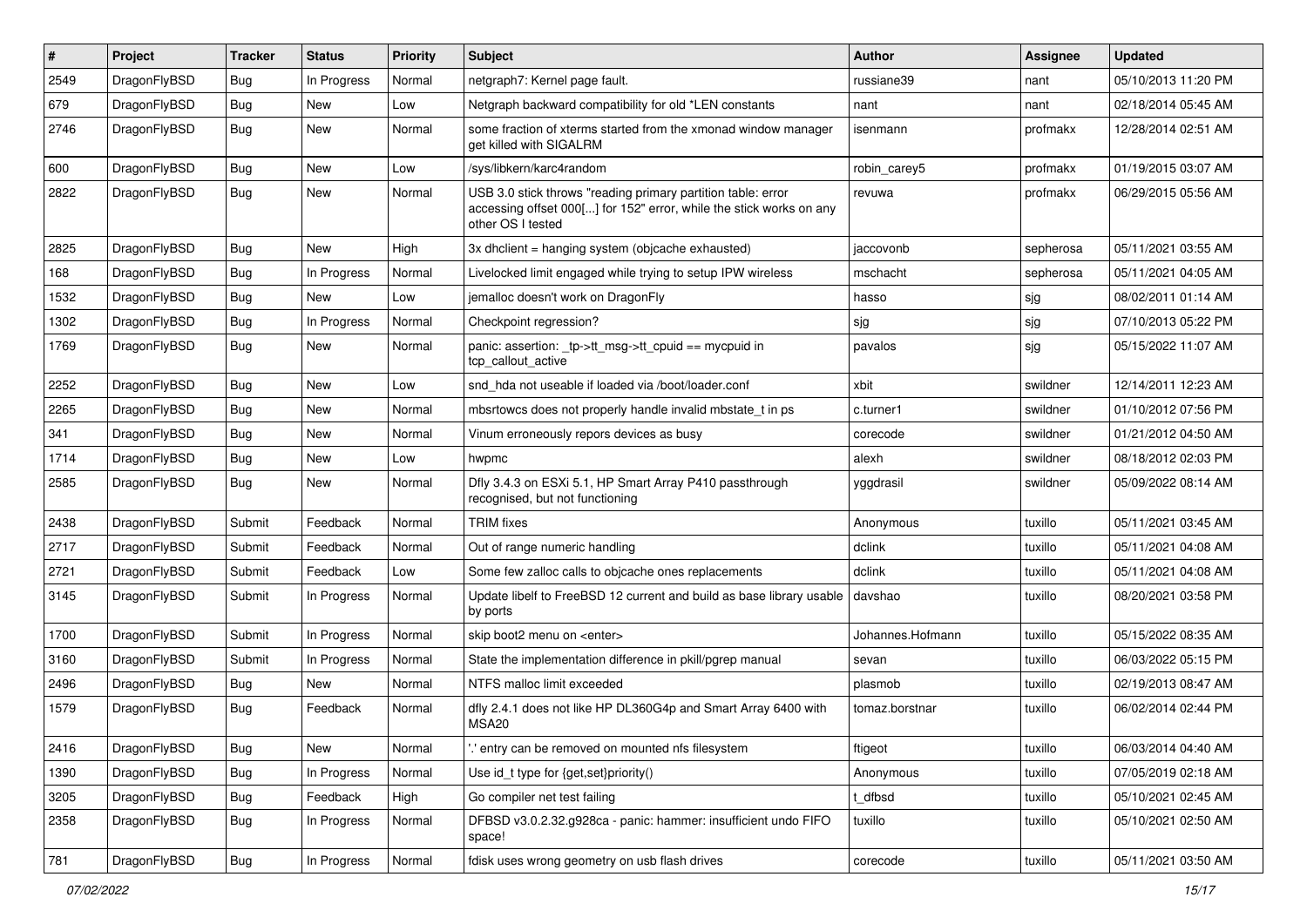| $\sharp$ | Project      | <b>Tracker</b> | <b>Status</b> | <b>Priority</b> | Subject                                                                                      | <b>Author</b> | Assignee | <b>Updated</b>      |
|----------|--------------|----------------|---------------|-----------------|----------------------------------------------------------------------------------------------|---------------|----------|---------------------|
| 847      | DragonFlyBSD | <b>Bug</b>     | Feedback      | Normal          | processes getting stuck on mount point                                                       | corecode      | tuxillo  | 05/11/2021 03:50 AM |
| 901      | DragonFlyBSD | Bug            | Feedback      | Normal          | route show needs to get data from all cpus                                                   | corecode      | tuxillo  | 05/11/2021 03:50 AM |
| 911      | DragonFlyBSD | <b>Bug</b>     | Feedback      | Normal          | kldload/kernel linker can exceed malloc reserve and panic system                             | corecode      | tuxillo  | 05/11/2021 03:51 AM |
| 1030     | DragonFlyBSD | <b>Bug</b>     | In Progress   | Normal          | msdosfs umount panic                                                                         | corecode      | tuxillo  | 05/11/2021 03:51 AM |
| 1198     | DragonFlyBSD | Bug            | New           | High            | DDB loops panic in db read bytes                                                             | corecode      | tuxillo  | 05/11/2021 03:51 AM |
| 1287     | DragonFlyBSD | <b>Bug</b>     | Feedback      | Normal          | altg configuration doesn't work                                                              | corecode      | tuxillo  | 05/11/2021 03:51 AM |
| 1440     | DragonFlyBSD | <b>Bug</b>     | New           | Normal          | ptrace/gdb doesn't work after process blocks SIGTRAP                                         | corecode      | tuxillo  | 05/11/2021 03:52 AM |
| 1442     | DragonFlyBSD | <b>Bug</b>     | New           | Normal          | blocking SIGSEGV and triggering a segment violation produces an<br>all CPU consuming process | corecode      | tuxillo  | 05/11/2021 03:52 AM |
| 1469     | DragonFlyBSD | Bug            | In Progress   | Normal          | Hammer history security concern                                                              | corecode      | tuxillo  | 05/11/2021 03:52 AM |
| 1474     | DragonFlyBSD | <b>Bug</b>     | New           | Normal          | ithread 1 unexpectedly rescheduled                                                           | corecode      | tuxillo  | 05/11/2021 03:52 AM |
| 1475     | DragonFlyBSD | <b>Bug</b>     | In Progress   | Normal          | kernel blocks with low memory and syscons setting a high res mode<br>/ scrollback            | corecode      | tuxillo  | 05/11/2021 03:52 AM |
| 1528     | DragonFlyBSD | Bug            | In Progress   | Normal          | ktrace does not show proper return values for pipe(2)                                        | corecode      | tuxillo  | 05/11/2021 03:52 AM |
| 1547     | DragonFlyBSD | <b>Bug</b>     | In Progress   | Normal          | disklabel64 automatic sizing                                                                 | corecode      | tuxillo  | 05/11/2021 03:52 AM |
| 1556     | DragonFlyBSD | <b>Bug</b>     | New           | Normal          | many processes stuck in "hmrrcm", system unusable                                            | corecode      | tuxillo  | 05/11/2021 03:52 AM |
| 1583     | DragonFlyBSD | Bug            | In Progress   | Normal          | panic: assertion: cursor->trans->sync_lock_refs > 0 in<br>hammer_recover_cursor              | corecode      | tuxillo  | 05/11/2021 03:53 AM |
| 1584     | DragonFlyBSD | <b>Bug</b>     | In Progress   | Normal          | can't use ssh from jail: debug1: read_passphrase: can't open<br>/dev/tty: Device busy        | corecode      | tuxillo  | 05/11/2021 03:53 AM |
| 1587     | DragonFlyBSD | Bug            | Feedback      | Normal          | can't gdb across fork                                                                        | corecode      | tuxillo  | 05/11/2021 03:54 AM |
| 998      | DragonFlyBSD | <b>Bug</b>     | In Progress   | Normal          | Unconfiguring a vn while it is mounted                                                       | rumcic        | tuxillo  | 05/11/2021 04:00 AM |
| 1293     | DragonFlyBSD | Bug            | New           | Normal          | 2.2.1-REL Installer Request                                                                  | mk            | tuxillo  | 05/11/2021 04:00 AM |
| 1428     | DragonFlyBSD | <b>Bug</b>     | Feedback      | Low             | POSIX.1e implementation is too old                                                           | hasso         | tuxillo  | 05/11/2021 04:00 AM |
| 3295     | DragonFlyBSD | <b>Bug</b>     | In Progress   | Normal          | Adapt devel/libvirt for nvmm                                                                 | tuxillo       | tuxillo  | 11/03/2021 04:56 PM |
| 1819     | DragonFlyBSD | Bug            | In Progress   | Low             | truss - Major revamping task list                                                            | tuxillo       | tuxillo  | 11/27/2021 08:45 AM |
| 1397     | DragonFlyBSD | <b>Bug</b>     | Feedback      | Normal          | jobs -I output inconsistency when called from script                                         | Anonymous     | tuxillo  | 05/15/2022 05:07 AM |
| 3314     | DragonFlyBSD | Bug            | <b>New</b>    | Normal          | Bring virtio console(4) from FreeBSD                                                         | tuxillo       | tuxillo  | 05/29/2022 08:24 AM |
| 1876     | DragonFlyBSD | <b>Bug</b>     | New           | Normal          | devfs in $ ail + logging$ out from console(ttyv1+) -> panic                                  | qhwt.dfly     | tuxillo  | 05/31/2022 03:24 PM |
| 3028     | DragonFlyBSD | <b>Bug</b>     | In Progress   | Normal          | installer: confusion of set/get disk encryption passphrase dialogs                           | liweitianux   | tuxillo  | 06/03/2022 05:13 PM |
| 1921     | DragonFlyBSD | <b>Bug</b>     | In Progress   | Normal          | we miss mlockall                                                                             | alexh         | tuxillo  | 06/18/2022 04:08 AM |
| 3318     | DragonFlyBSD | <b>Bug</b>     | In Progress   | Normal          | Segmenation fault when a process resumed with checkpt exits                                  | zabolekar     | tuxillo  | 06/18/2022 08:24 AM |
| 731      | DragonFlyBSD | <b>Bug</b>     | New           | Normal          | system freeze on "slice too large"                                                           | corecode      | tuxillo  | 06/25/2022 04:01 AM |
| 742      | DragonFlyBSD | <b>Bug</b>     | In Progress   | Normal          | umount problems with multiple mounts                                                         | corecode      | tuxillo  | 06/25/2022 04:02 AM |